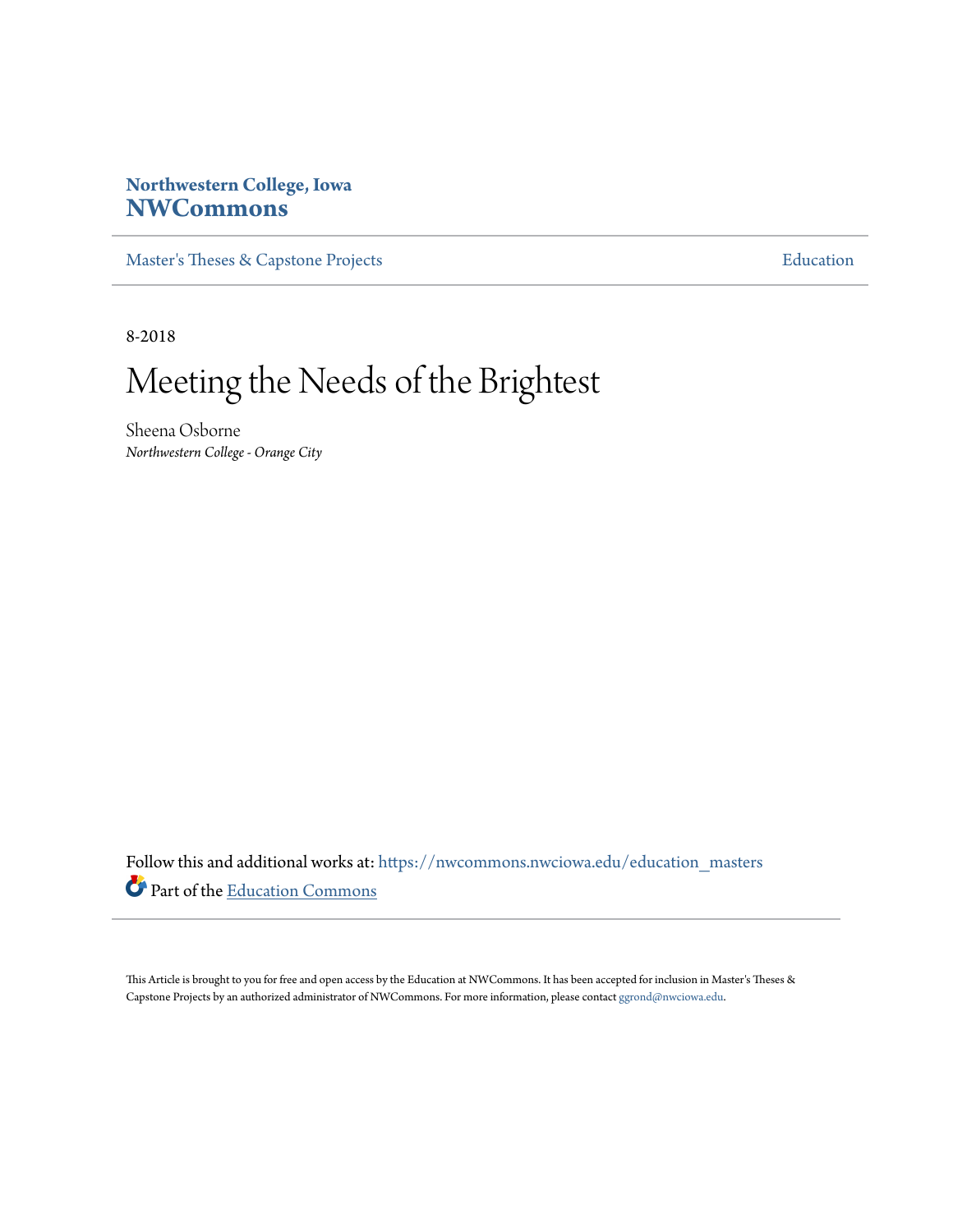Meeting the Needs of the Brightest

Sheena Osborne

Northwestern College

August 2018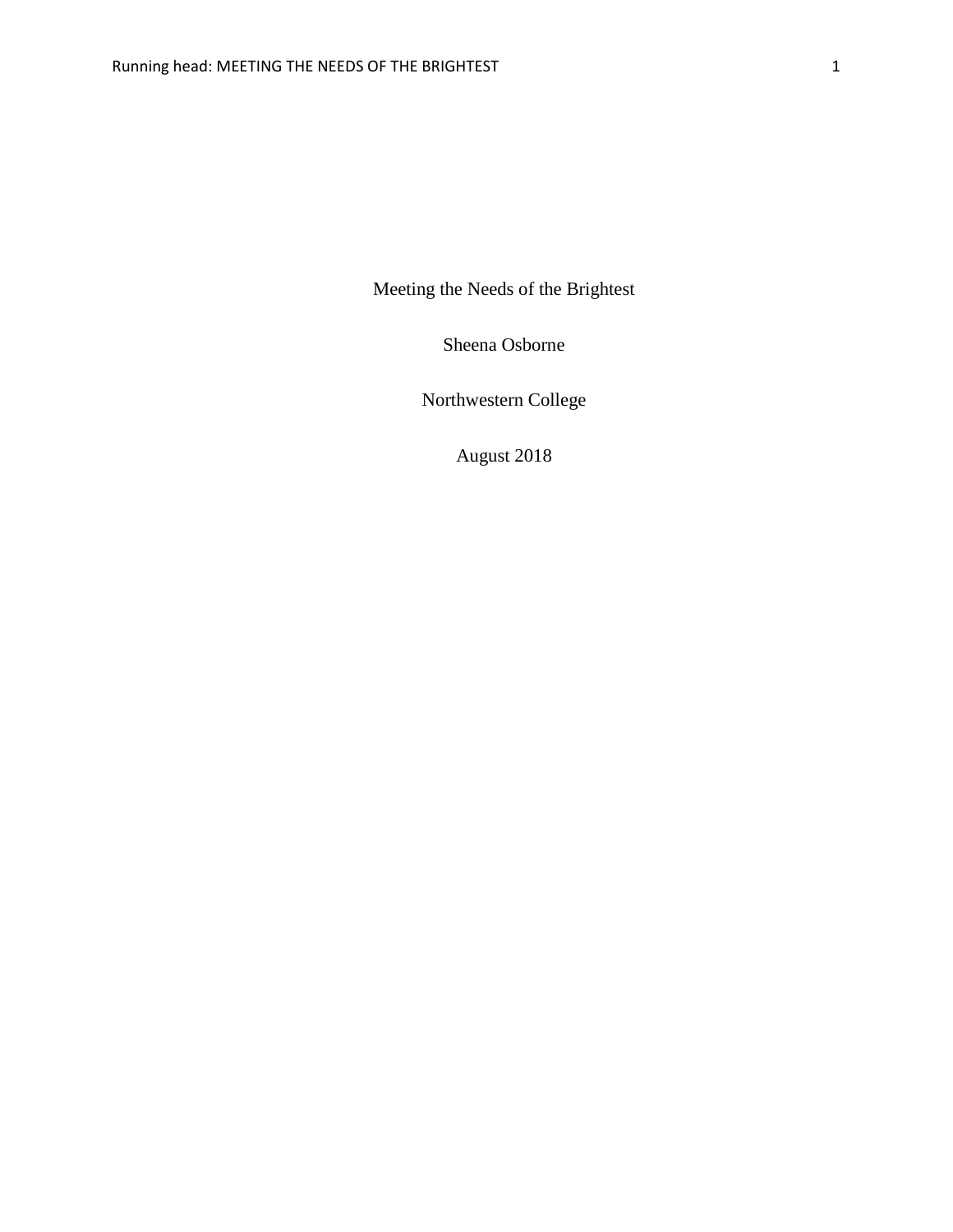# Abstract

The importance of ensuring that talented and gifted students' needs are being met in the general education classroom is essential to not only their future, but also society's future. Gifted students tend to be left in the shadows of high-stakes testing and the rest of their classmates' needs due to a lack of understanding, in terms of their unique set of social emotional and academic needs. Differentiation is a necessity to ensure their needs are being met and these bright students are being push to the edge of their abilities. This literature review will focus on the importance of differentiation and discuss research-based strategies to be used in the classroom.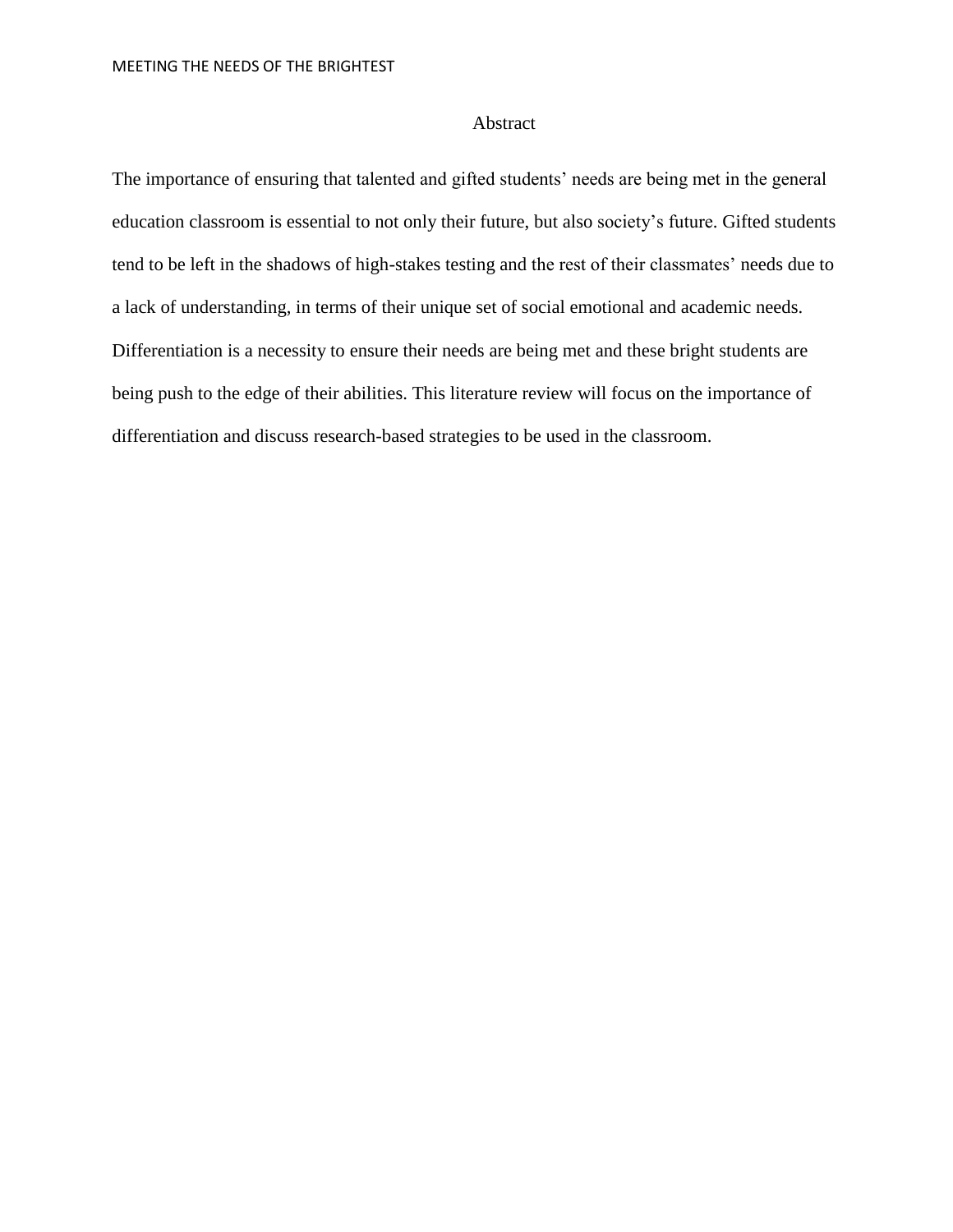## Meeting the Needs of the Brightest

Differentiation, educators live and breathe it. It has become not only a common classroom term, but also a priority across the country. Classrooms have a variety of personalities, learning styles, behaviors, motivation levels, and interests. The differentiation movement has squandered the acceptability of giving every student the same lesson delivery and the same assignment. Meeting the needs of all learners in the classroom, from one end of the bell curve to the other, is a non-negotiable. However, are teachers truly meeting the needs of *all* learners in their classrooms?

The most exceptional and high ability learners, talented and gifted students, are often lumped together with the high achievers in the classroom receiving a curriculum they might not necessarily need or benefit from. As a result, they are not reaching their highest potential. In a study conducted by Young and Balli (2014), surveys were given to fifty-two talented and gifted identified students in grades 4-7 and their parents from 10 public schools (i.e., seven neighborhood and three magnet schools) to determine whether their educational needs were being met and they were being challenged in the classroom. Results yielded a high level of dissatisfaction with the amount of differentiation/challenge they or their child was receiving in the seven neighborhood schools. However, results also revealed that students who attended at the magnet schools that had a focus on gifted education were highly pleased with the level of rigor. Young and Balli (2014) went on to say that, students who do not receive the appropriate learning opportunities in the classroom might not reach the level of academic achievement they are truly capable of attaining.

The lack of rigor and differentiation offered to the strongest and brightest students can have a severe impact on their academic and social emotional development, as well as their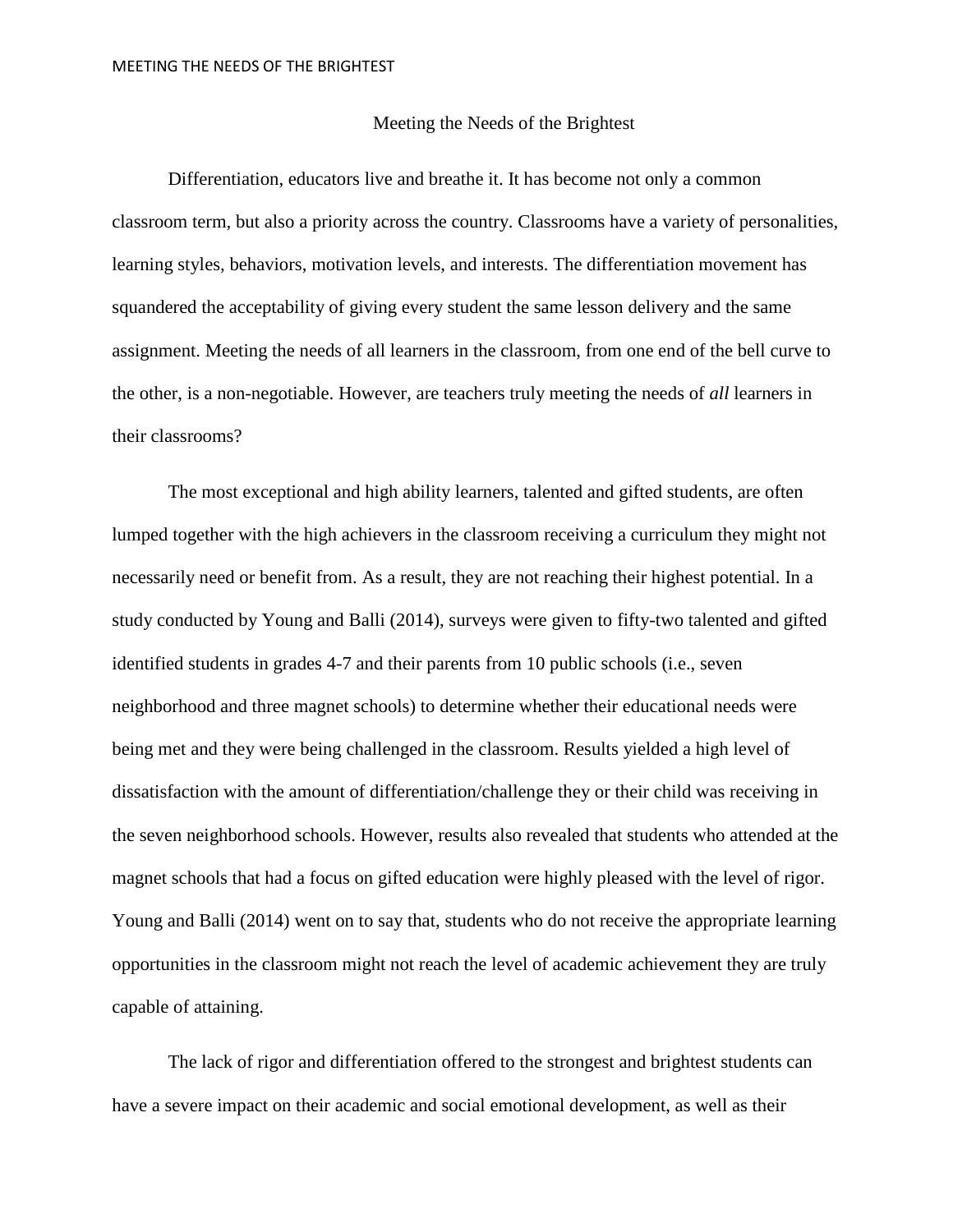future. Research has consistently proven that when gifted students are not challenged appropriately, academic underachievement and withdrawal can occur (Robinson, 2003). Behavioral and opinion shifts, such as lower self-esteem or confidence levels, changes in their mood, not wanting to attend school, and acting out are all signs that the child may be bored, frustrated, and their educational needs are not being satisfied. Moreover, one of the most significant consequences of not being challenged is that the gifted child never actually learns how to navigate the process of learning. This is a disservice to not only the children, but to the future and society, as well. "It's a big loss for lots of reasons, including the fact that these precocious kids represent a unique pool of talent for generating new ideas and innovations" (Chen, 2014). This paper will review how teachers ensure gifted students are being supported and challenged through differentiation, rather than being bored and under-stimulated.

# **Literature Review**

Differentiation is a critical component in the planning process when creating lessons for gifted students. Unfortunately, according to VanTassel-Baska and Stambaugh (2005), there are barriers, such as planning time, classroom management skills, appropriate modification to the curriculum, and lack of relevant pedagogical skills that can prevent gifted students from receiving the education they crave and deserve. "Growth, change, and advanced levels of gifted student achievement can only occur when educators and leaders acknowledge the barriers and take the necessary steps toward minimizing" (VanTassel-Baska & Stambaugh, 2005, p. 215). Once barriers are addressed, specific instructional strategies can then be learned and implemented.

Just as there are instructional strategies for struggling students, there is a variety of research-based strategies to use with our quickest learners. Gifted students arrive at school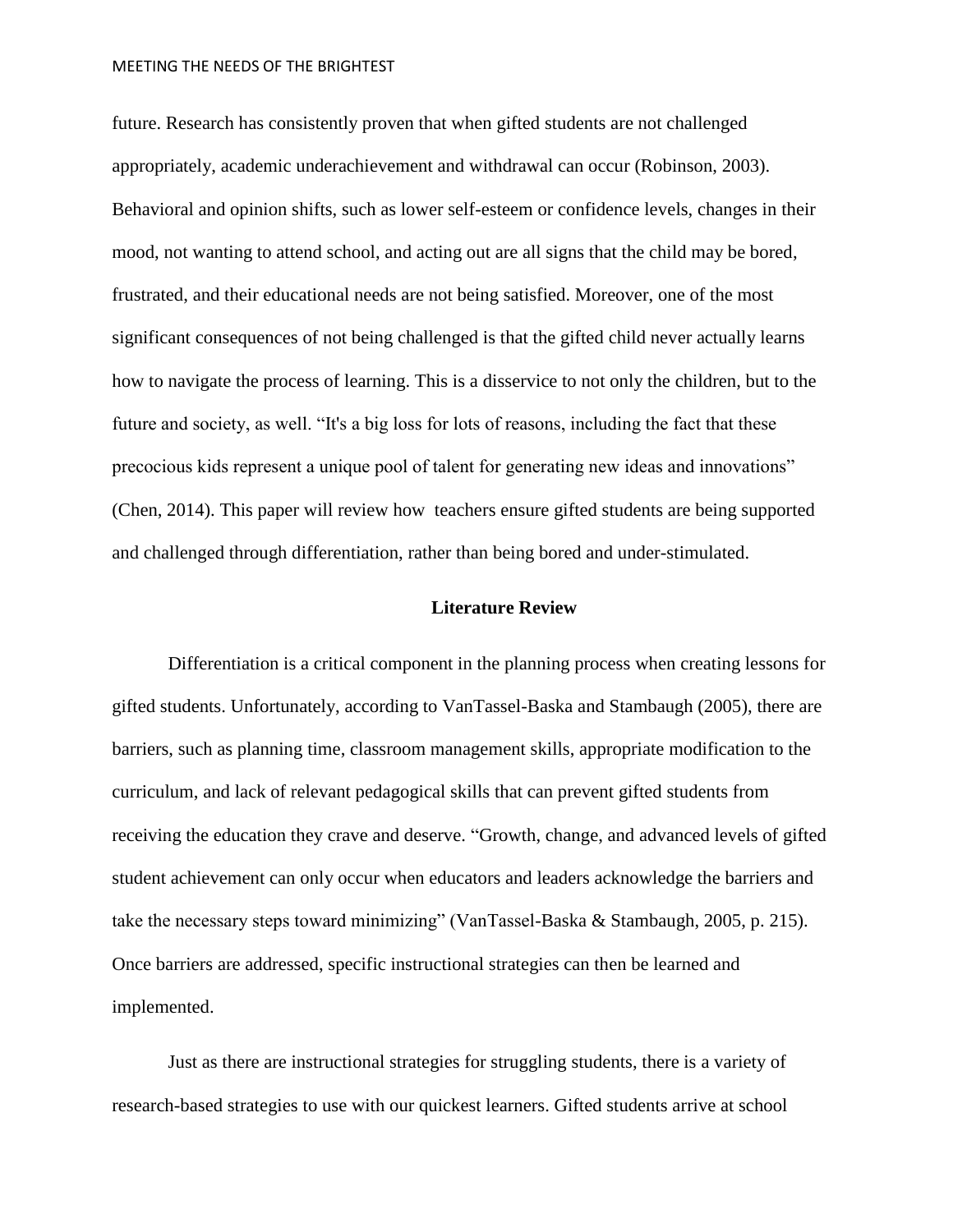wanting to learn and be challenged, not to sit through lessons covering skills and concepts they already know. In the study carried out by Young and Balli (2014), as mentioned previously, surveys showed there was little to no quality differentiation occurring in the classroom, and students were still participating in lessons containing content and skills they had already mastered. Differentiation, which is challenging and rigorous, is an essential piece of ensuring gifted students are not only successful in the classroom, but have a positive attitude about their school experience. Inevitability, being aware of necessary instructional strategies and understanding how to implement those strategies effectively is imperative in meeting the needs of these types of learners.

It is important to note that the terms challenge and differentiation are not synonymous. Just because a teacher is differentiating does not necessarily mean the activity or assignment is challenging, and just because an activity is viewed as challenging, it does not necessarily mean the student is benefiting. Kaplan (2016) discusses the term challenge and how it is typically viewed alongside of the words difficult, hard, fun, and enrichment, for example. However, when challenging gifted students in the classroom, it is important to consider two factors: readiness and appropriateness. Readiness examines the link between the learners and the learning experience. Kaplan (2016) goes on to say that, it is important to investigate if the challenge is attainable or unattainable by the student, and what are the necessary steps in preparing the student for this challenge. The second factor to examine is appropriateness. This looks at how the challenge is connected to the "academic, personal and/or social needs, interests, and abilities of the learner" (Kaplan, 2016, p. 115). Challenges must be intentional to be beneficially differentiated.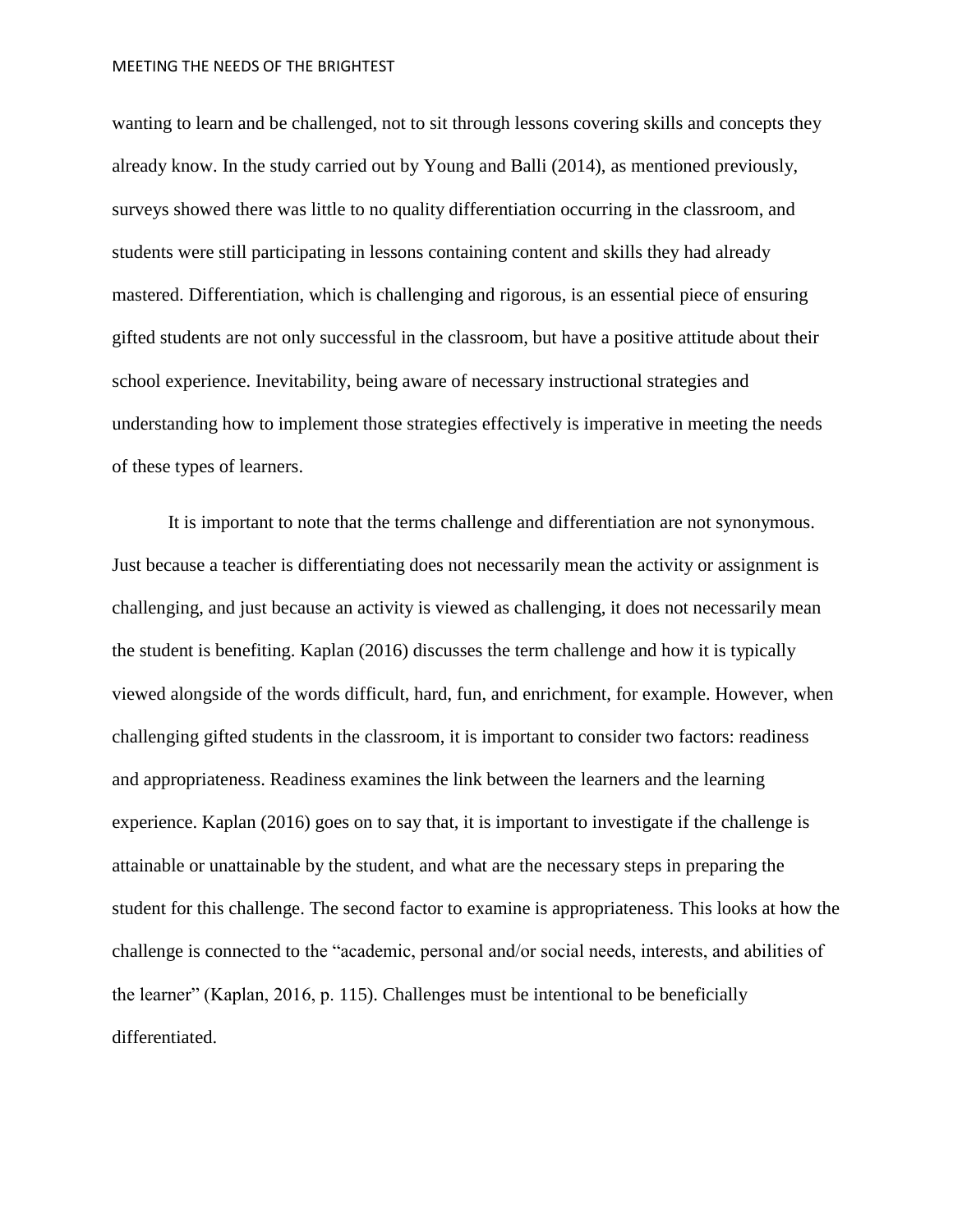Julian Stanley developed 'Diagnostic Prescriptive Assessments' in the 1970's, and they have been a staple in gifted programs ever since (VanTassel-Baska & Stambaugh, 2005, p. 215). Reis and Renzulli (1992) suggested a three-phase model to effectively carry out this differentiation strategy. To begin the pre-assessment process, one must examine the goals and objectives of that particular unit, chapter, and lesson. Determining which skills are new and which are being reviewed is an important factor to take into consideration. Not only does this entire process benefit the student, it also allows the teacher to become a better navigator and instructor of the material to be covered. Reis and Renzulli (1992) explain that the next phase in the process includes the identification of students who have already mastered the goals and objectives previously analyzed. Pre-assessing students on a particular concept or skill is the second step in determining what type of quality differentiation is needed. This will help students to reach their academic potential while being submerged in material and thought-processes that are more appropriate for their level of understanding and processing. While pre-assessing is important for all students, it is especially important for gifted learners, as it gives teachers the necessary information to differentiate appropriately in terms of depth and complexity, compacting, or even acceleration. A quality pre-assessment that is concentrated and quick will reveal a student's areas of strength and areas where they lack understanding. The final phase Reis and Renzulli (1992) suggest involves a variety of instructional strategies, such as flexible grouping, tiered instruction, curriculum compacting, independent and passion projects, and higher order questioning to meet the pre-determined needs of the students.

It is important to mention that gifted students are not always going to excel in everything they do in the classroom. A common misconception is that a gifted student will always be successful in all academic areas; however, it simply depends on where their giftedness lies.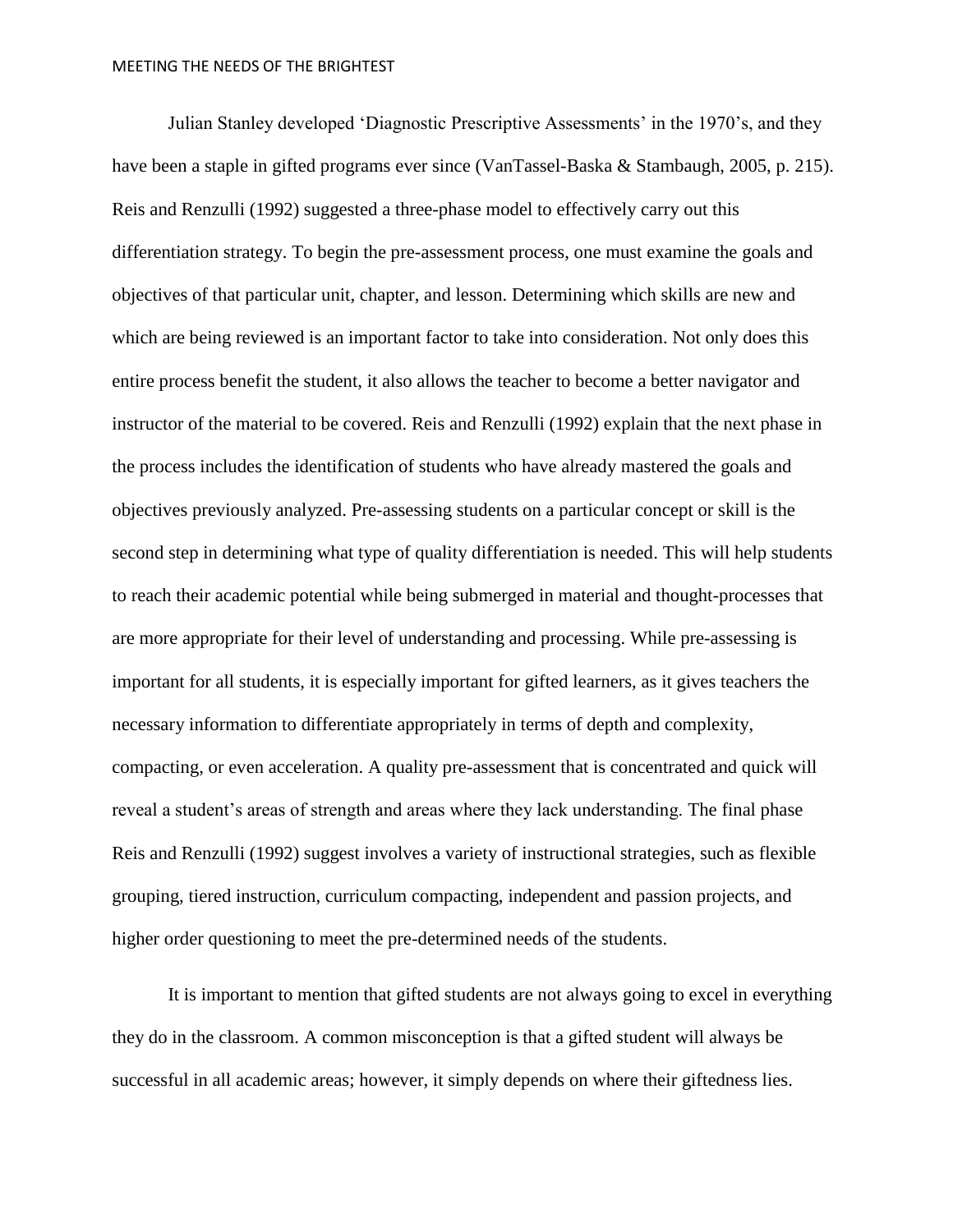Gifted children are not always your typical straight-A attaining students. For example, a student could be incredibly gifted in math and still struggle with reading. Additionally, there are gifted students who are underachievers due to lack of social emotional guidance, teacher and parental support in terms of their giftedness, and academic rigor. In fact, Rimm, Siegle, and Davis (2018) state that  $10 - 20\%$  of high school student dropouts have been determined to be gifted individuals who are underachievers. This simply solidifies the significance of ensuring that these students, the brilliant individuals of our society's future, are having their intellectual curiosity met and are being pushed to their limits.

Once the pre-assessment results have been analyzed, the door opens to a variety of teaching methods that can be implemented in the general education classroom with gifted students. In order to gain the highest amount of benefit from instructional strategies, such as tiered instruction and assignments, higher-level questioning, and curriculum compacting, placing students with peers who are capable of attaining similar levels of academic achievement is essential. Ability grouping is an approach teachers can utilize to place their students into groups of like-learners, or groups of students who are at a similar ability level. Preckel, F., Schmidt, I., Stumpf, E., Motschenbacher, M., Vogl, K., Scherrer, V. and Schneider, W. (2017) carried out a three-year longitudinal study in Germany on the effects of ability grouping. The study had 922 students participate that were followed for three years starting in fifth grade. The conclusion of the study revealed that gifted students who were grouped based on their ability made larger academic gains than students of the same ability level who were not grouped.

Simply grouping students based on ability does not provide any advantage as achievement is not impacted. The power comes from what happens within those strategically assembled groups. Ability grouping and meaningful instruction go hand in hand. According to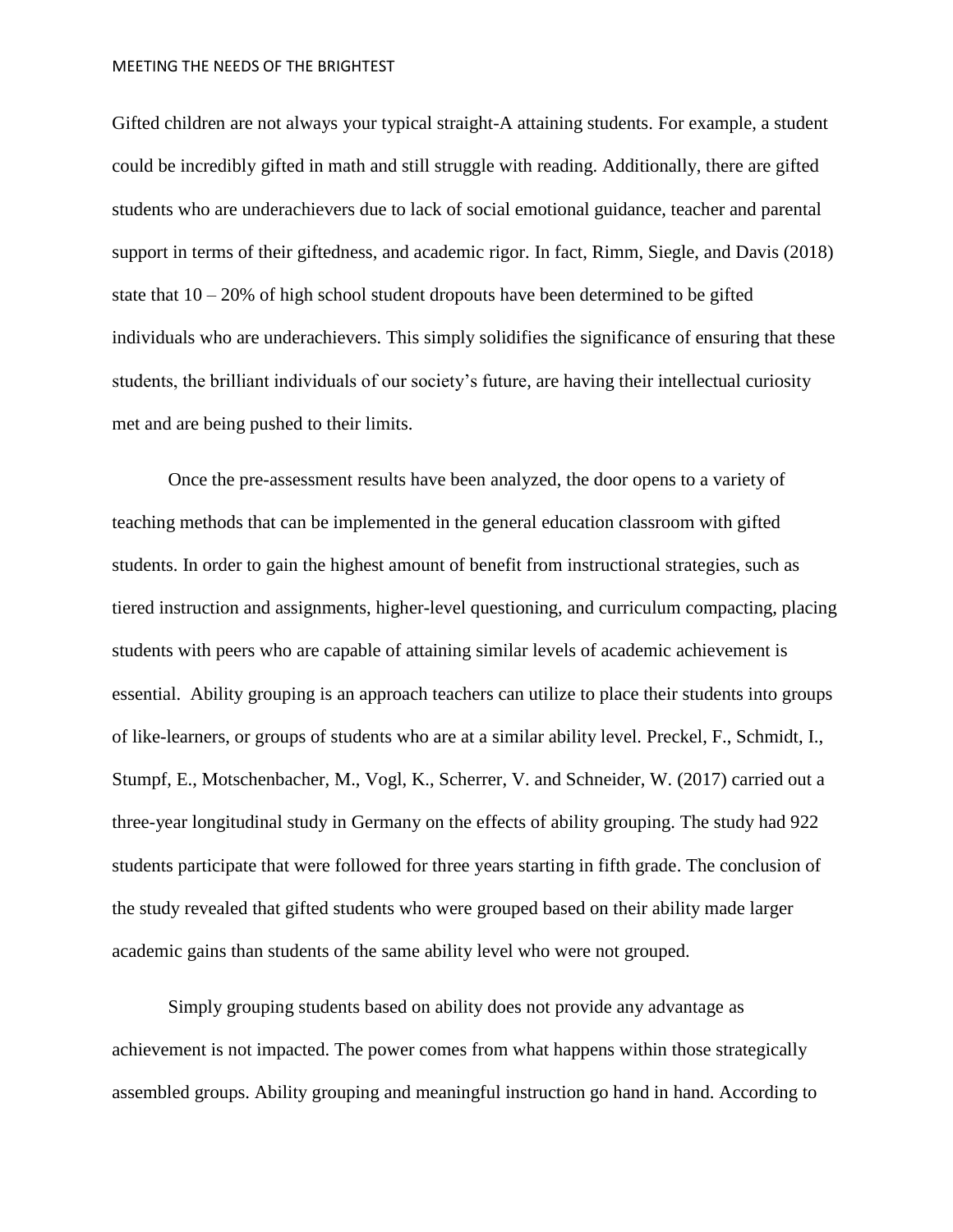the National Association for Gifted Children (2018), grouping students, paired with rigorous instruction, not only provides high academic gains, but it also supports the development of their social emotional health. Furthermore, it provides more opportunities to learn from and share experiences with peers who are more similar to them not only cognitively, but also social emotionally, as well.

According to Clark (2013), there are four types of ability grouping: Flexible grouping, cluster grouping, heterogeneous and homogenous grouping. Flexible grouping is a strategy teachers can use to place their students into groups that are fluid and shift as the students' needs and knowledge level on a particular concept changes throughout the year. While this is beneficial for all students, it is especially valuable for gifted students because it not only allows a teacher to individualize his or her instruction; it also allows these students to learn with like-learners, which can provide the necessary depth and challenge for making their learning meaningful. Additionally, Clark (2013) states that there are many advantages of flexible grouping such as, significant academic gains, positive self-concepts, more opportunities for in-depth and thought provoking discussions, and continued development of social emotional skills and behaviors. Cluster grouping is a grouping strategy that places a 'cluster' of students, based on their TAG identification, together in one classroom for the entire school year. While research has proven this strategy is effective and valuable, if done correctly, it is most likely that a decision to implement cluster grouping would be made at the district or administrative level and not by the teacher.

The final two types of ability grouping are heterogeneous grouping and homogeneous grouping. Heterogeneous grouping involves placing students of all academic levels into one group. Concerns arise using this strategy not only with the highest of abilities, but also with any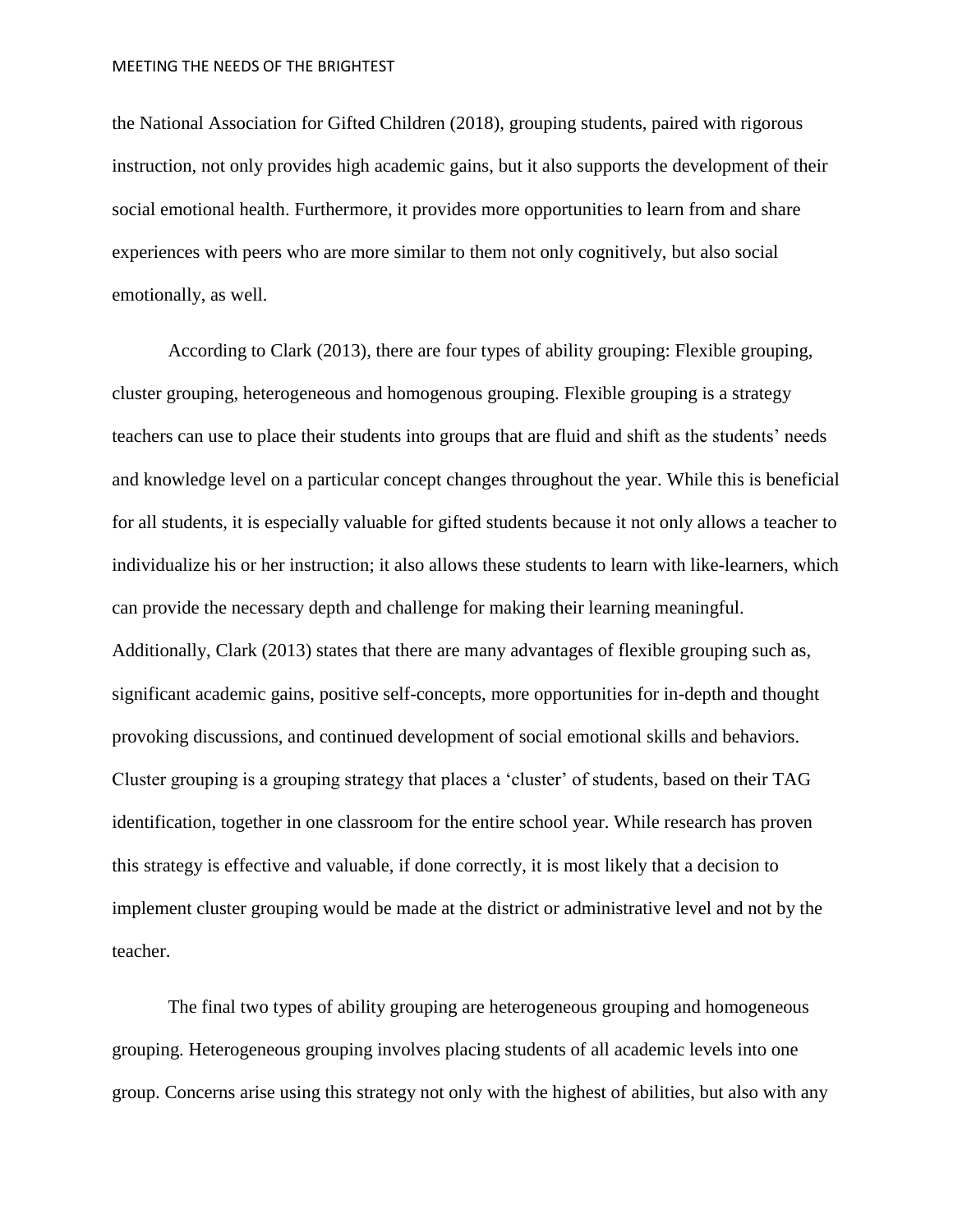level of academic achievement. Homogeneous grouping, or the grouping of students based on their academic ability, no matter what it may be, has proven to benefit all students. It allows students to interact with others who think as they do, therefore, providing a more equitable playing field within the group.

Once students have been grouped appropriately, tiered instruction and assignments can be utilized. These allow all students within a classroom to focus on a specific learning objective while doing so at a level suitable for their needs. This is an excellent tool for gifted students as it allows them to continue to learning with the rest of the class while being challenged and pushed to understand the content at a new level. Assignments can be tiered for gifted students by varying depth and complexity, changing the process, the outcome, as well as the challenge level. Tiered assignments permit these students to begin learning where they are and not where the rest of their peers are.

Rimm et al. (2018) state that there are several circumstances that must be adhered to in order for tiered instruction to be effective in the classroom. The first essential with this strategy, as is with most other strategies, is professional development (Rimm et al., 2018). Teachers must receive training on the in's and out' of tiered instruction and assignments. Additionally, ensuring teachers have a strong background in the content they are tiering will help simplify a multifaceted process. Furthermore, teachers need to have an understanding of how the process will affect their classroom organization and instructional flow. Moreover, it is important to consider a typical gifted students' learning style preferences. As specified by Rimm et al. (2018), these students prefer assignments that are unstructured and flexible, and enjoy working independently or with peers who are at the same ability level. Knowing and understanding gifted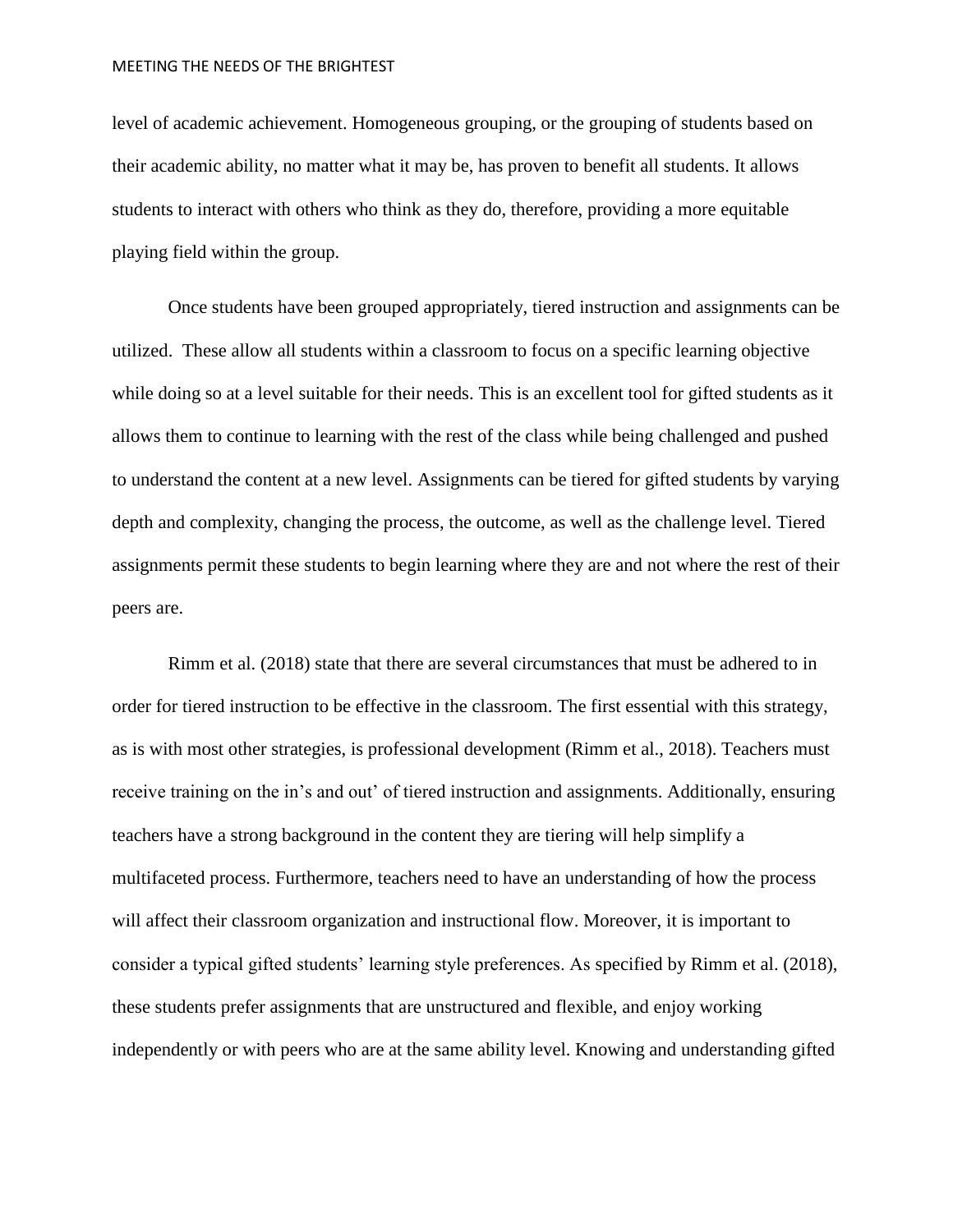students' preferences and needs is a vital component when using tiered instruction and assignments.

Asking questions to stimulate learning is a teaching strategy that has been around for ages. Teachers ask questions to determine a variety of answers, such as, what students already know and understand, to determine what was learned, and to support comprehension. However, asking questions that encourage learning and do not rely just on recollection from memorization is a necessary skill for teachers to consider when developing lessons for their gifted students. Higher-level questioning is a technique teachers can use to ensure gifted students are thinking critically, and their ability to think divergently is being fostered and continually developed. According to Shaunessy (2000), the goal of questioning should be to eventually move the student into more of a facilitator role to prepare them to become life-long learners who persistently ask questions that challenge them and extended their learning. Redfield and Rousseau (1991) completed a comprehensive evaluation of research available on how teachers questioning strategies can influence a student's level of achievement. Twenty studies were evaluated and it was determined that using higher level questioning with students does indeed have a positive influence on their achievement. Furthermore, this study revealed that regardless of the sample size or degree of experimental validity, if a teacher employs higher cognitive level questions student gains can be expected to increase.

Utilizing the six hierarchical categories of Bloom's Taxonomy is one way to determine how cognitively challenging questions are. Lower-order thinking questions would include the 'remember', 'understanding', and 'applying' tiers. Within the areas questions typically promote simple recall, listing, require examples, summarization, inferences, and/or the application of the material being studied in new situations. The 'analyzing', 'evaluating', and 'creating' tiers are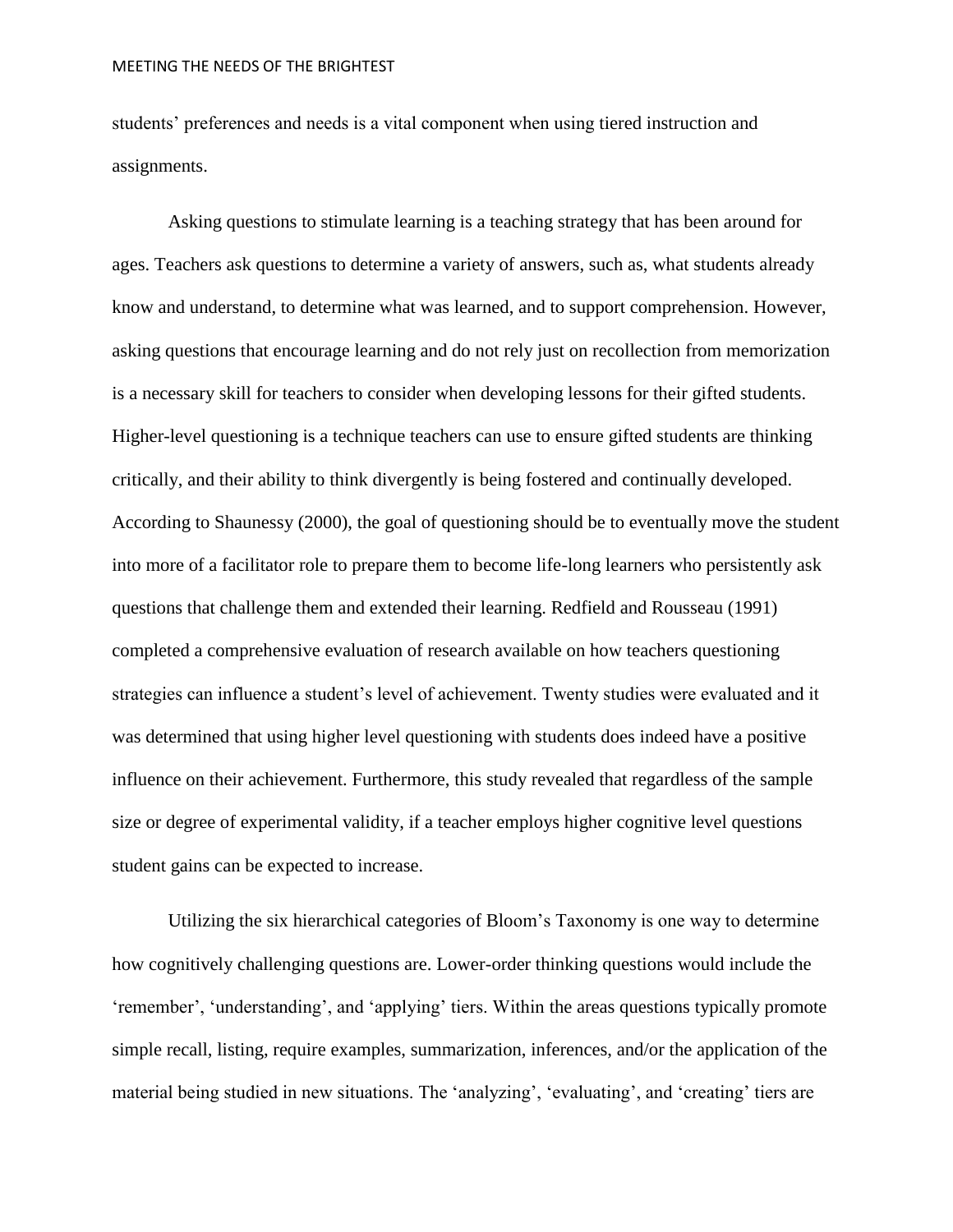deemed the areas where higher-order thinking questions should be developed. Questions from these categories would usually include skills such as discovering connections among subject matter, determining underlying themes, justifying decisions or beliefs, and designing a new product using the information and/or skills being learned. The student learning objectives need to be included in the reasoning behind the development of questions. While it is necessary and acceptable for all cognitive levels to be exercised during questioning, when working with talented and gifted students the focus should be on higher-level questions to ensure they are being required to think critically and dissect the information being processed.

Tofade, Elsner, and Haines (2013) state that there are several approaches teachers can take when formulating questions to ensure students are being encouraged to think creatively, divergently, and deeply about the subject matter at hand. A simplistic approach would be to categorize questions as convergent or divergent. Convergent questions, or closed questions, typically only have one or a few correct responses. Once the answer, or few possible answers, has been shared among peers, the learning comes to an end as there are no other options. Divergent questions, on the other hand, or open questions, extend and deepen learning. Once a student has provided a possible answer, the learning does not stop because there are more potential responses depending on the students' perspectives, beliefs, and background knowledge. Divergent questions are considered higher-order thinking questions due to the fact they encourage students to take the material being learned and analyze it to make connections, build reasonable cases to justify their thinking, and construct or assemble the information in a new way. Additionally, it is important to remember when using any questioning strategy; meaningful learning is not always about sharing and discussing what a student already knows. Powerful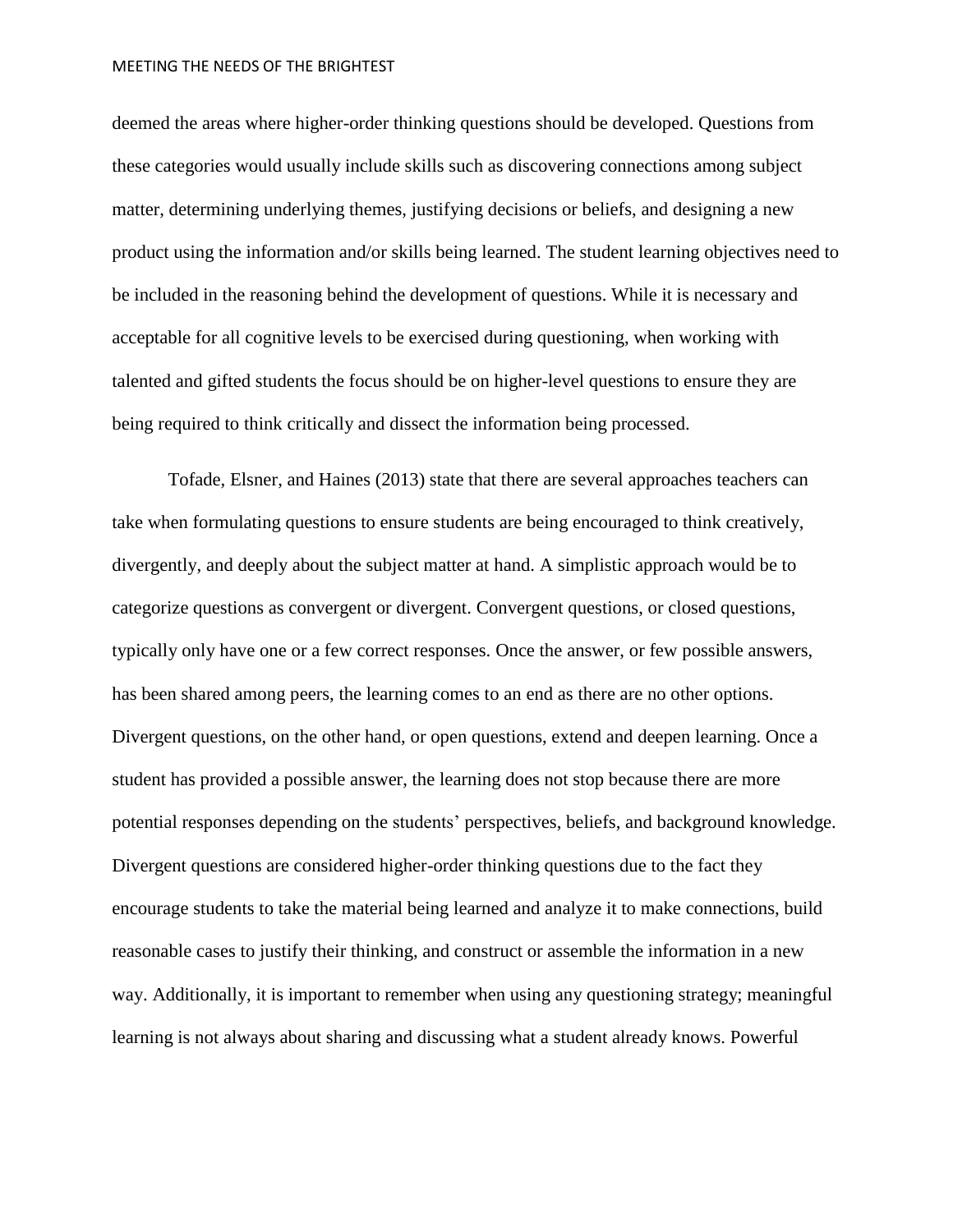learning also comes from finding out what a student does not know, yet needs to know to continue a thoughtful contribution to the discussion.

Not only is it important for students to be asked challenging questions, it is also equally significant for them to learn how to construct and develop questions on their own. Macfarlane (2018) suggests that when planning curriculum it needs to not only include the thoughtprovoking questions the teacher is going to ask of the students, but it also needs to involve a plan for students coming up with their own questions allowing them to deepen their understanding and develop the skill of asking quality questions. When students are given the opportunity to develop their own, they must organize their thoughts and knowledge and take a multifaceted approach to the material. Not only are they being required to develop a thought-provoking question, they are also being forced to considered all of the possible answers which allows the depth and complexity to go to a new level. However, using the strategy of student-produced questions is a skill that needs to be developed and cannot simply be expected. Students must be educated on the types of questions and strategies to design them, just as a teacher would need to be before implementing.

While modified instructional strategies and/or assignments can be used successfully in the classroom, sometimes students are capable of, and need to, move through the grade level material more quickly. Curriculum compacting has shown to help to preserve gifted students' interest in school and learning. Moreover, it aids in keeping their motivation level high through eliminating the content that the student has already mastered and offering an adapted curriculum to meet their needs. As discussed previously, Renzulli, Smith, and Reis (1982) recommended and continue to recommend pre-testing as a tool to determine what can and needs to be compacted for gifted students. A form termed 'The Compactor' can be used to organize the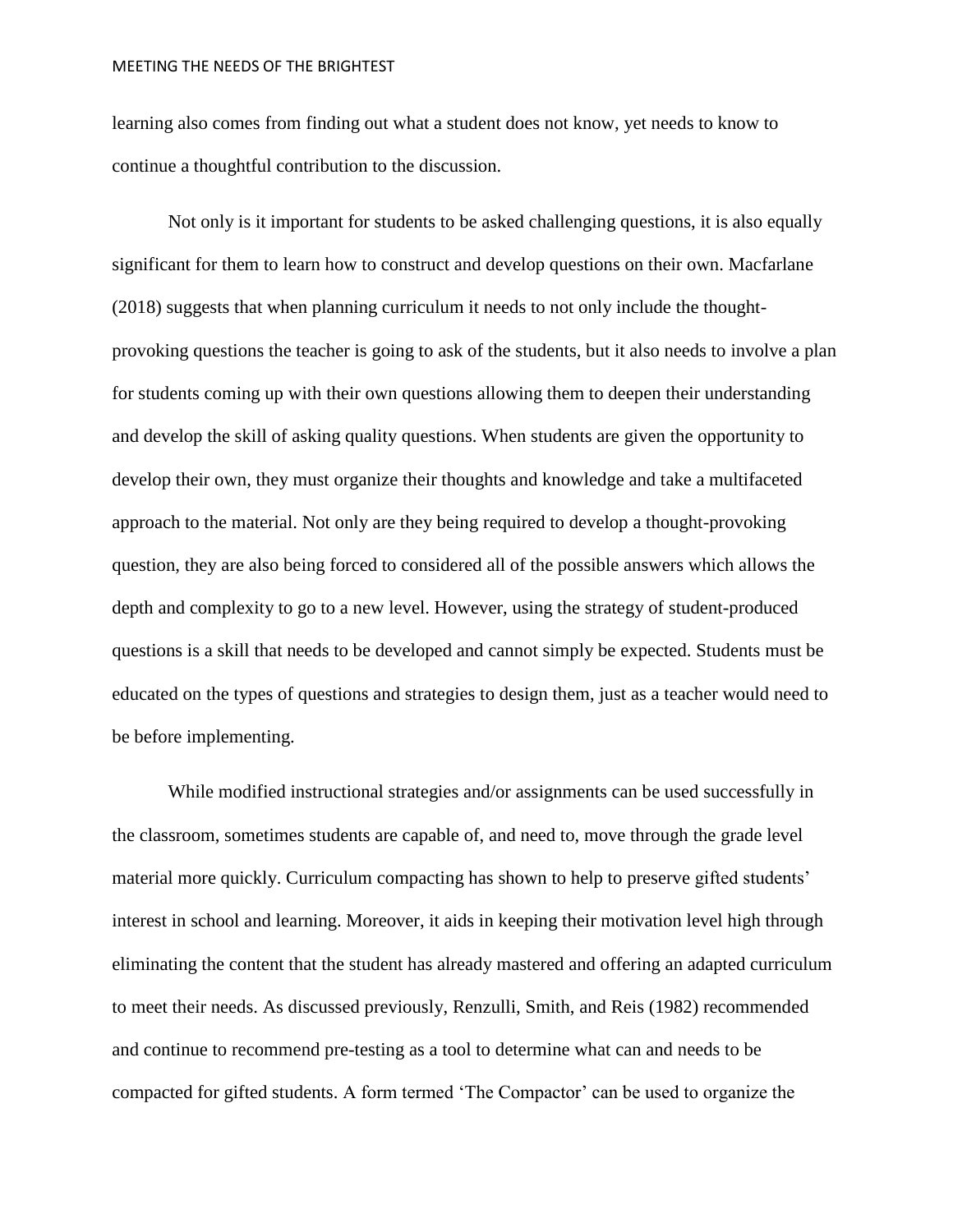analysis of what areas are being considered for compacting, as well as the assessments or evidence that suggests the student is a good candidate to move forward. Furthermore, activities that will be implemented to reach proficiency in basic skill areas, as well as the strategies and activates that will be used after the compacting takes place are required to be developed and recorded on this form.

While curriculum compacting should be a staple strategy offered in any gifted program, teachers need the appropriate training to carry out this strategy effectively. Reis and Renzulli (1992) designed and implemented a study with 27 school districts that included the participation of 465 second to sixth grade classroom teachers across the country. The goal was to determine whether or not curriculum compacting was an effective strategy to use with gifted students in the classroom when teachers were trained effectively. Reis and Renzulli's (1992) results revealed that teachers who partook in the most extensive amount of training offered among the treatment groups experienced the highest level of success with curriculum compacting. Additionally, students revealed they felt more motivated and engaged due to the already mastered content being eliminated (Reis & Renzulli, 1992).

A final strategy to meet the needs of gifted students is the use of independent studies or passion projects. These allows students to be a part of the decision making process, which is usually an atypical thing in the classroom. This strategy requires students to thoughtfully consider ideas, concepts, materials, and approaches from a different standpoint than they are accustomed to. It is no longer a learning experience that is led by the teacher. The student is now the main driver in a co-pilot situation. They have to develop their own ideas and support them, find materials and resources, and problem solve, sometimes through trial and error, when needed. The accountability shifts from the majority of it being on the teacher's shoulders to the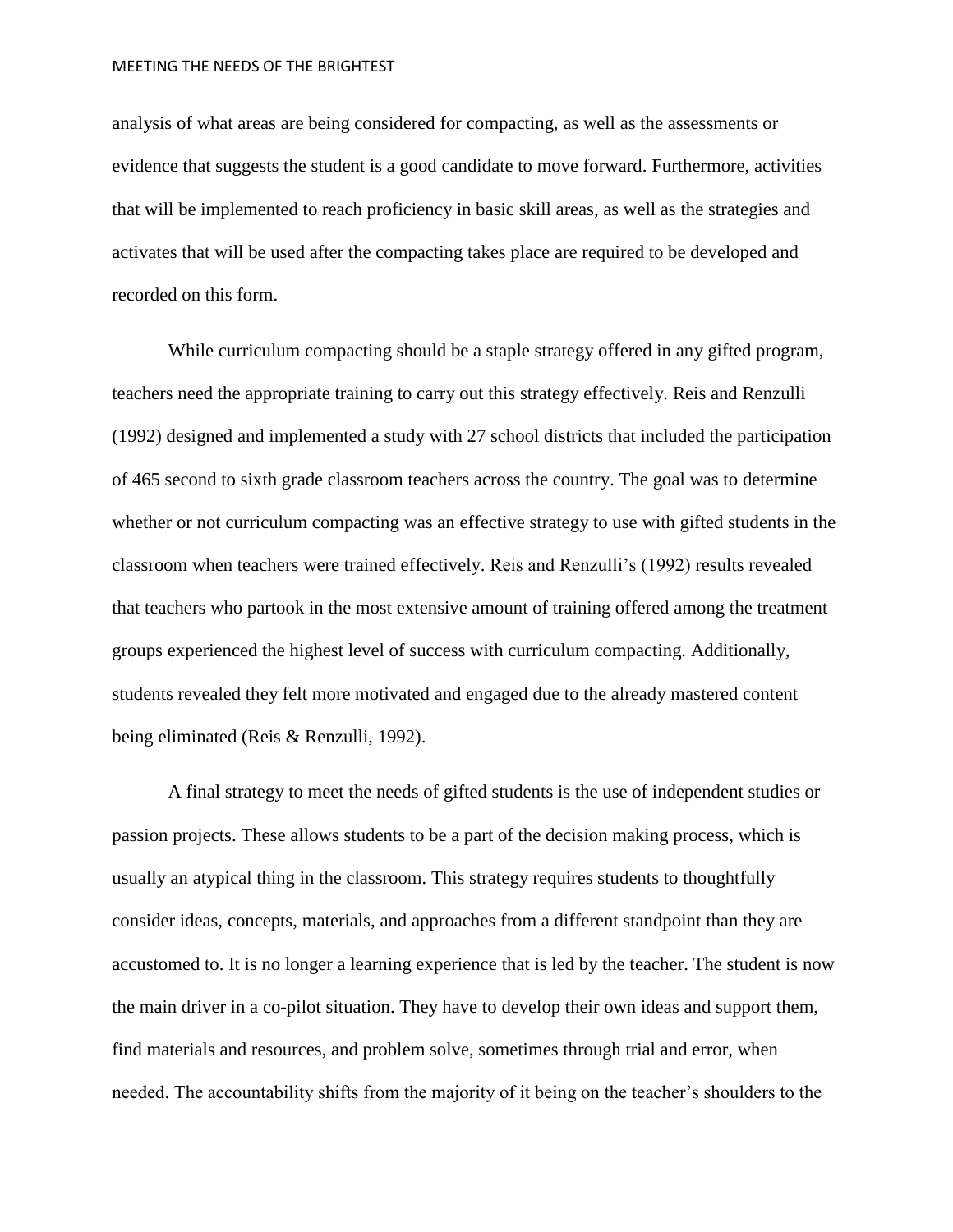responsibility predominately being placed in the students' hands. Independent studies and passion projects can foster and rekindle that spirit for learning that too many gifted students can lose in classrooms today due to surface teaching that results in boredom and lack of depth and complexity. Students can now take charge of their own learning, which so many gifted students crave.

According to Johnson and Goree (2005) an independent study should be self-directed, monitored by the teacher, and involve real-world topics that go beyond the classroom experience. These guiding principles fall in line with a typical gifted student's characteristics of being self-motivated and independent, having the desire to make choices with the teachers, and their intense interest in taking concepts wider and deeper with real world applications. Independent projects are typically reserved for students who have already mastered the curriculum being taught and have the need to analyze the topic on a deeper and more complex level in place of regular instruction. Topics studied during this process are tied to the standards and curriculum; however, they still offer students a certain degree of choice, which they prefer. Powers (2008) implemented an independent invention study that involved a  $7<sup>th</sup>$  grade social studies teacher who felt the need to challenge 20 of his gifted students more. The project involved an essential question and three separate phases: research, invention, and presentation. To determine results, students were given a survey before, during, and after that contained 12 questions pertaining to their opinions and feelings about the execution of the project. Findings revealed that students appreciated the challenge and the higher level of thinking it required. Areas where responses started lower (i.e., difficulty of work, fear of public speaking), increased and were high by the end of the project. All of the participants wanted to complete another independent study.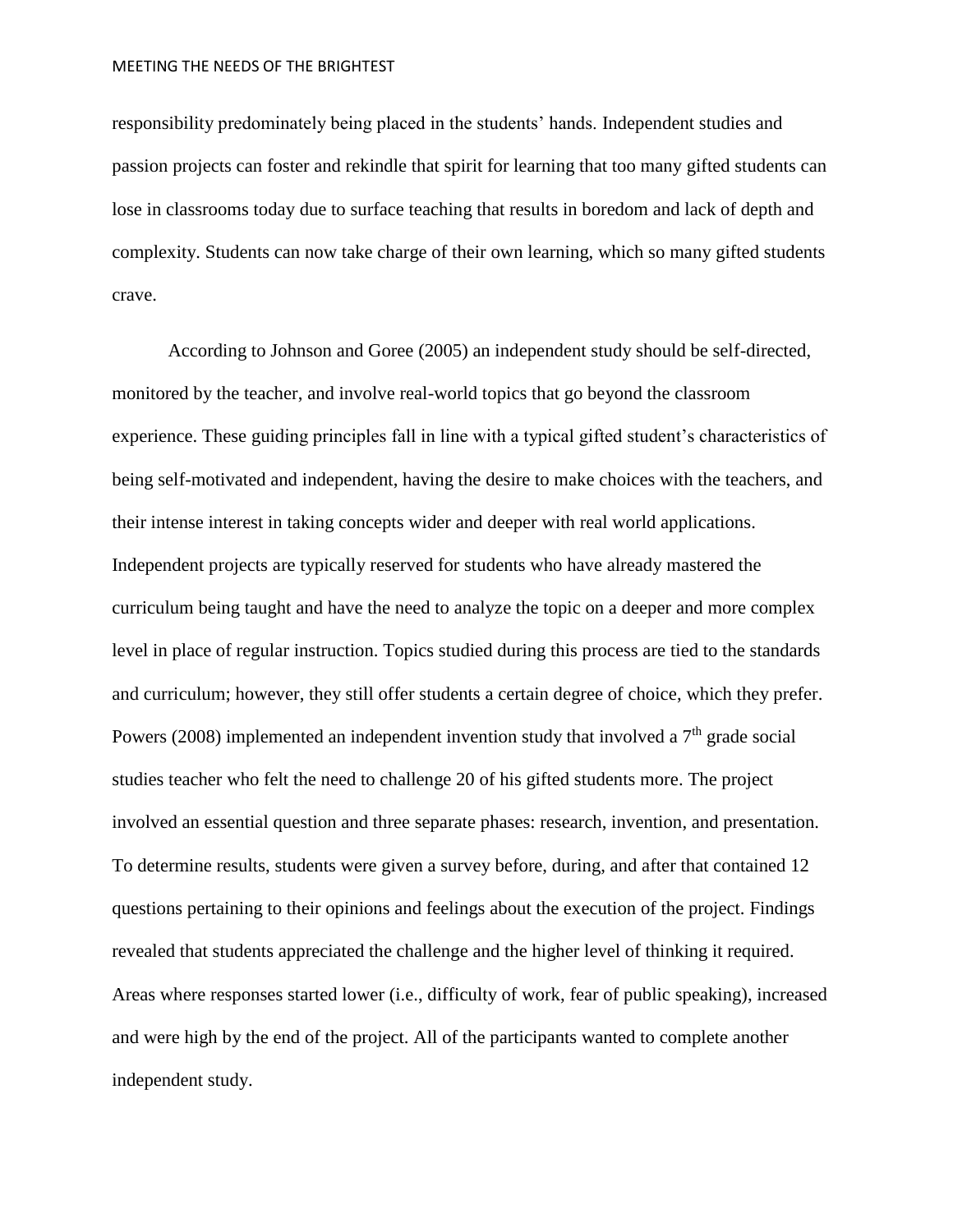Another way to allow gifted students more independence is by completing a passion project. It empowers students to be life-long learners through pursuing a topic that is of interest to them, rather than something that is required to be learned about through the curriculum. This type of project truly allows students to personalize their education, as it does not have to be connected to any standard or objective being learned in the classroom. Passion projects are something that all students can be involved in as there are no set standards of what is required, although guidance and final expectations throughout the process will vary from student to student depending on their needs. As a result, gifted students are able to work at a level that is appropriate for them. Students can take all of their drive and interest towards a particular topic and turn it into something meaningful. These ventures involve choosing any topic that is of intense interest to them and then researching it through the Internet, reading, possibly having hands on learning experiences, speaking with experts in the field, visiting appropriate locations, etc. In the end, students develop a final project that can be shared with an authentic audience (McNair, 2017). The result can vary from presentations to fundraisers, to inventions to creating organizations and beyond. Their creativity, ideas, and genuine motivation to pursue their passion is their only limit. Genius Hour, also referred to as 20%, is a popular way to refer to passion projects, and allows students to work on developing their interest for a designated amount of time per day or week.

Independent projects and passion projects are one of the more powerful differentiation strategies a teacher can implement in the classroom, as it allows students to learn about things that matter to them and are applicable to the real world. Unfortunately, teachers are not in the business of asking students, "What would you like to learn?" Learning has become so prescribed and predictable that students' creativity is being squashed. Teaching is rushed and divergent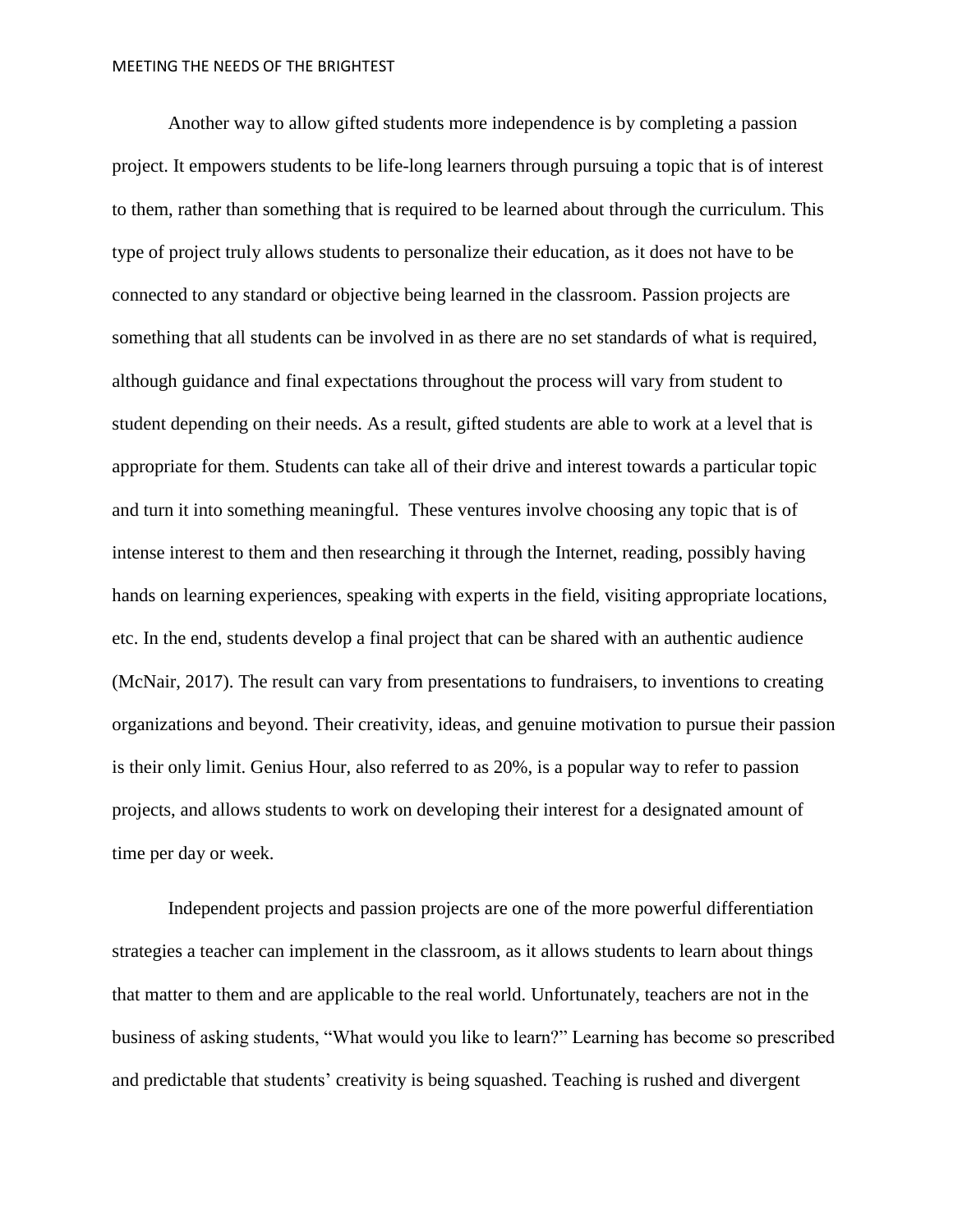thoughts of concepts being taught tend to be shut down due to lack of time and/or understanding. These types of projects allow students to channel that creativity and curiousness into something that is powerful and significant to them, which is something the education of our youth has moved away from.

To paint a clearer picture of the heights of differentiation that can be used in the classroom for gifted students, Betts (2004) discusses three levels of curriculum and instruction. The first level Betts (2004) shares consists of the prescribed curriculum and instruction that involves the knowledge and skills that all students in the classroom need to know on a surface level. This approach does not offer any depth or complexity for the gifted child. Betts (2000) goes on to describe the second level that is comprised of a teacher-differentiated curriculum, such as choices, flexible grouping, tiered assignments, higher order questioning, and curriculum compacting are offered throughout this level. Betts (2004) states that teachers are the 'dispensers of knowledge' during this time and the majority of instruction occurs here.

The final level is the learner-differentiated curriculum and instruction. Within this level the cognitive development, as well as the social development is addressed. Students now become facilitators of their own learning by choosing and designing the content, process, and product. Level three also contains additional subcategories that offer increasingly more challenging and rigorous learning approaches. Explorations involves researching ideas that are new to the students, or areas where problems or themes have developed. Several explorations are suggested before moving up to investigations. Investigations is more in-depth and independent, learning contracts are used, and passion topics may start to emerge. Additionally, a variety of 'final products' are incorporated. The highest level of learning, according to Betts (2004), is an indepth study. Passion projects are utilized and mentors, based on project topics, are involved.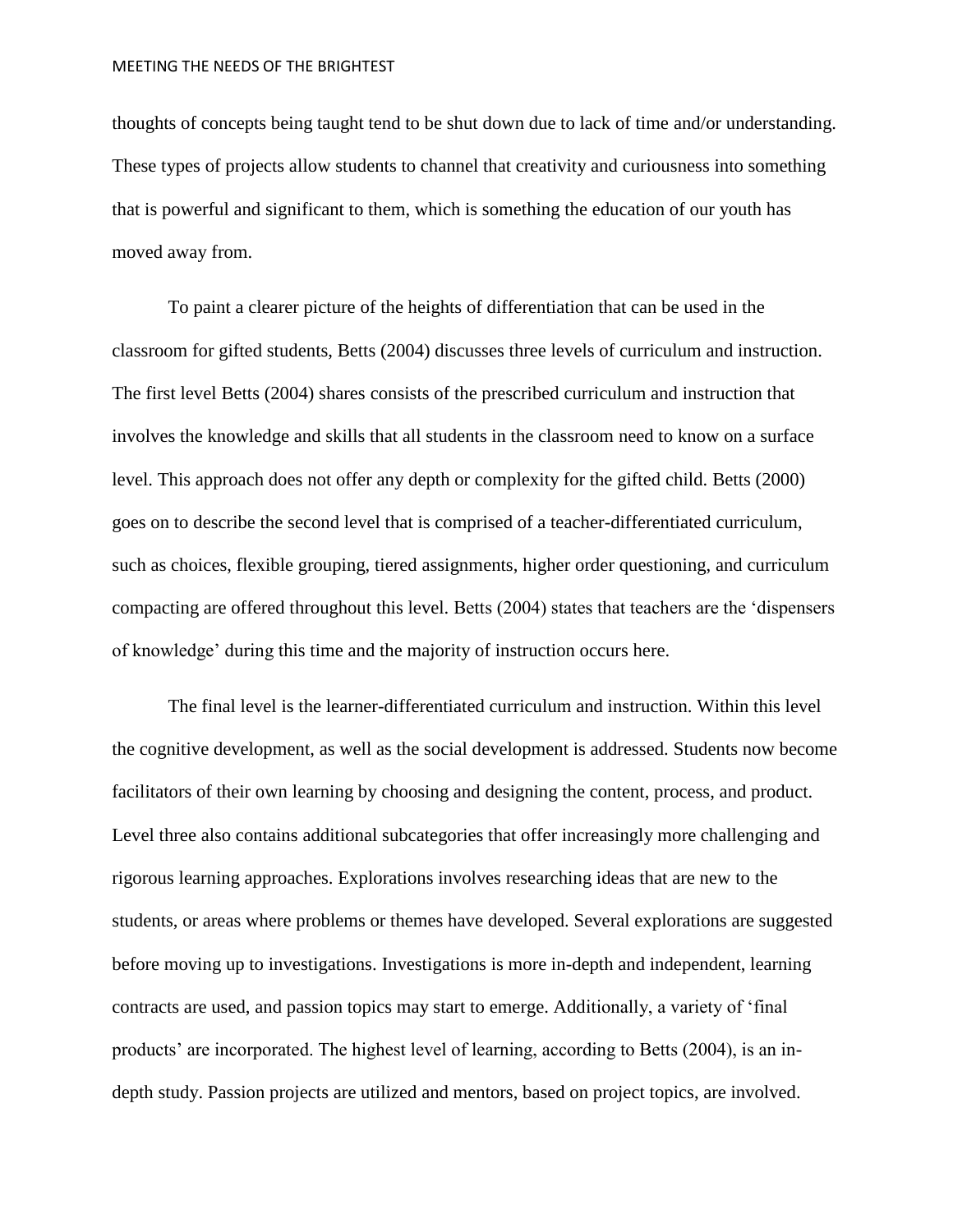Autonomous learning, creativity, and self-discovery are all involved during this point in the differentiation process. Knowing and understanding how to use differentiation to turn a gifted student into an autonomous learner is an extremely important piece of the complex task of educating the gifted.

The education of gifted children relies not only on the general education classroom teachers and the differentiation techniques in their tool belt, but a true understanding and acceptance of gifted students and their unique needs. However, this need of understanding and acceptance has been a struggle for the gifted community to obtain. In the classroom, the focus tends to be on students who are not at grade level, are close to reaching grade level (i.e., bubble kids), and those who are currently at grade level and keeping them there. The weight being put on standardized test scores and their significance when looking teacher performance is having a detrimental effect on the type of education gifted students are receiving every day in the classroom. The pressure for teachers to have all of their students perform at proficient levels is concerning. Not only are they required to drive their standardized test scores up, they are responsible for ensuring all of their students are meeting state academic standards (which are not always aligned to standardized tests), good citizens, and prepared for the real-world. Education does not simply involve memorization anymore. It is application and preparation to face the world head on and be successful. So where does this leave the gifted students in the classroom? They end up in the background, unchallenged, and learn to view school as unsatisfying, boring, and useless.

Unfortunately, a greater understanding and shift in beliefs needs to occur with gifted education. While the research is available to demonstrate the exceptional academic and social emotional needs of the gifted child, too many still believe that because a child is gifted they will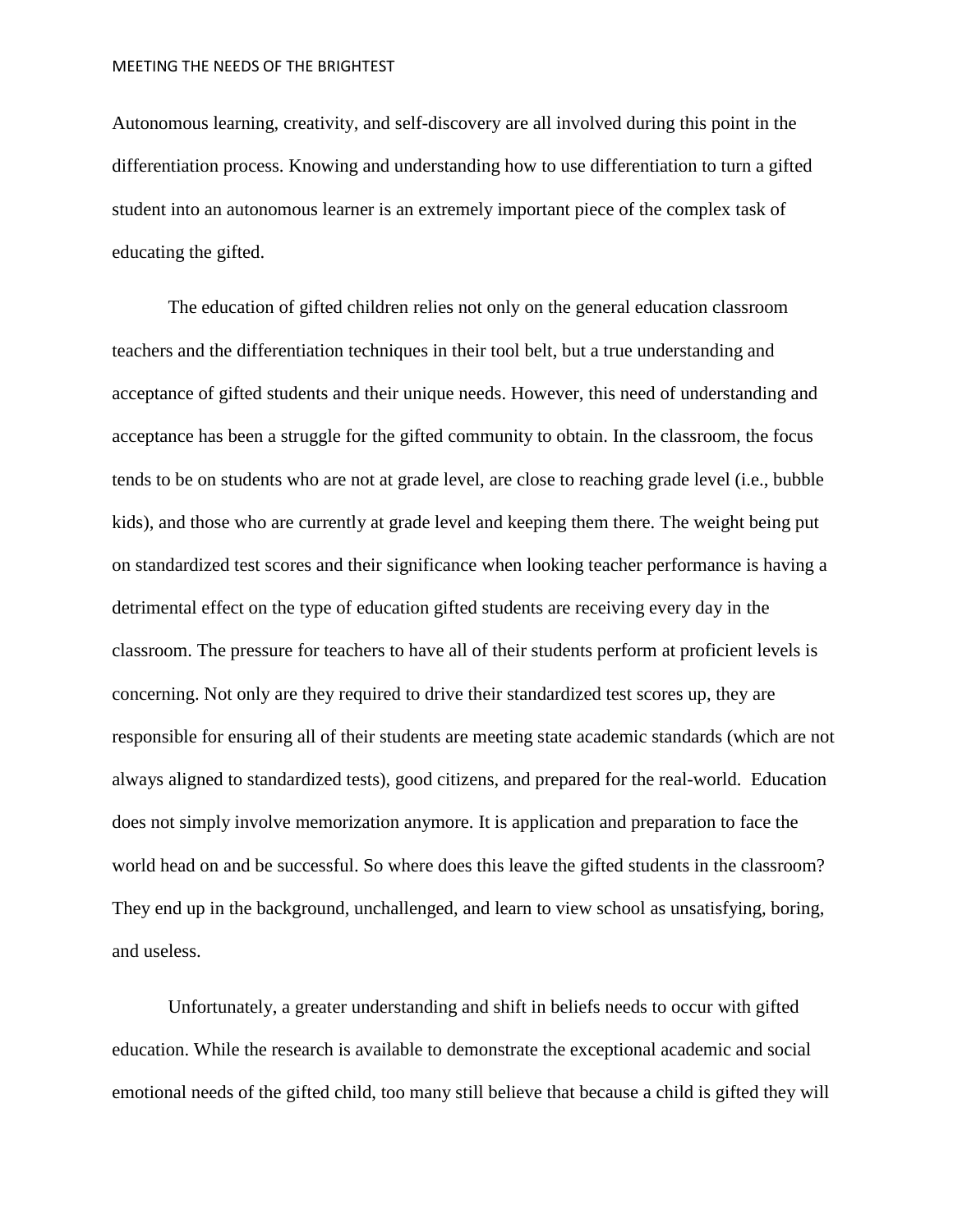be 'ok' or do not necessarily need differentiation to the extent discussed throughout this literature review. Westburg, Achambault, Dobyns, and Salvin (1993) carried out a study that examined whether or not over 7,000 third and fourth grade teachers across the United States felt that differentiation was occurring for the gifted student population and to what extent this was being done in the general education classroom, if at all. This study was replicated several times and each time the same unfortunate results were revealed, gifted students were not viewed as students who needed differentiation to the extent other average students in the general education classroom did (Westburg et al., 1993).

Providing professional development opportunities for teachers to learn more about gifted students' characteristics, learning styles, academic and social emotional needs is the first step is alleviating this problem. It is essential to make teachers aware that these children truly do have unique needs, and by not actively working to meet those needs, gifted students are suffering grave consequences. According to Clark (2013), a common misconception about the education of gifted and talented learners is that because they are gifted they are not at risk and will be able to get by on their own. However, research has and continues to prove otherwise. Clark (2013) goes on to say that; intelligence involves the intertwining of genetic patterns and the environment. In other words, if a gifted child is not challenged to the appropriate level, rather than progressing they actually regress to the mean. Additionally, the curriculums used in schools tend to not be designed with higher levels of thinking in mind. Spreading this knowledge to teachers can help make it known and understood that differentiation for gifted students in their classroom is an irrefutable necessity.

Furthermore, professional development opportunities that include instructional strategies to use with gifted students is an essential component in a gifted student's success. Quality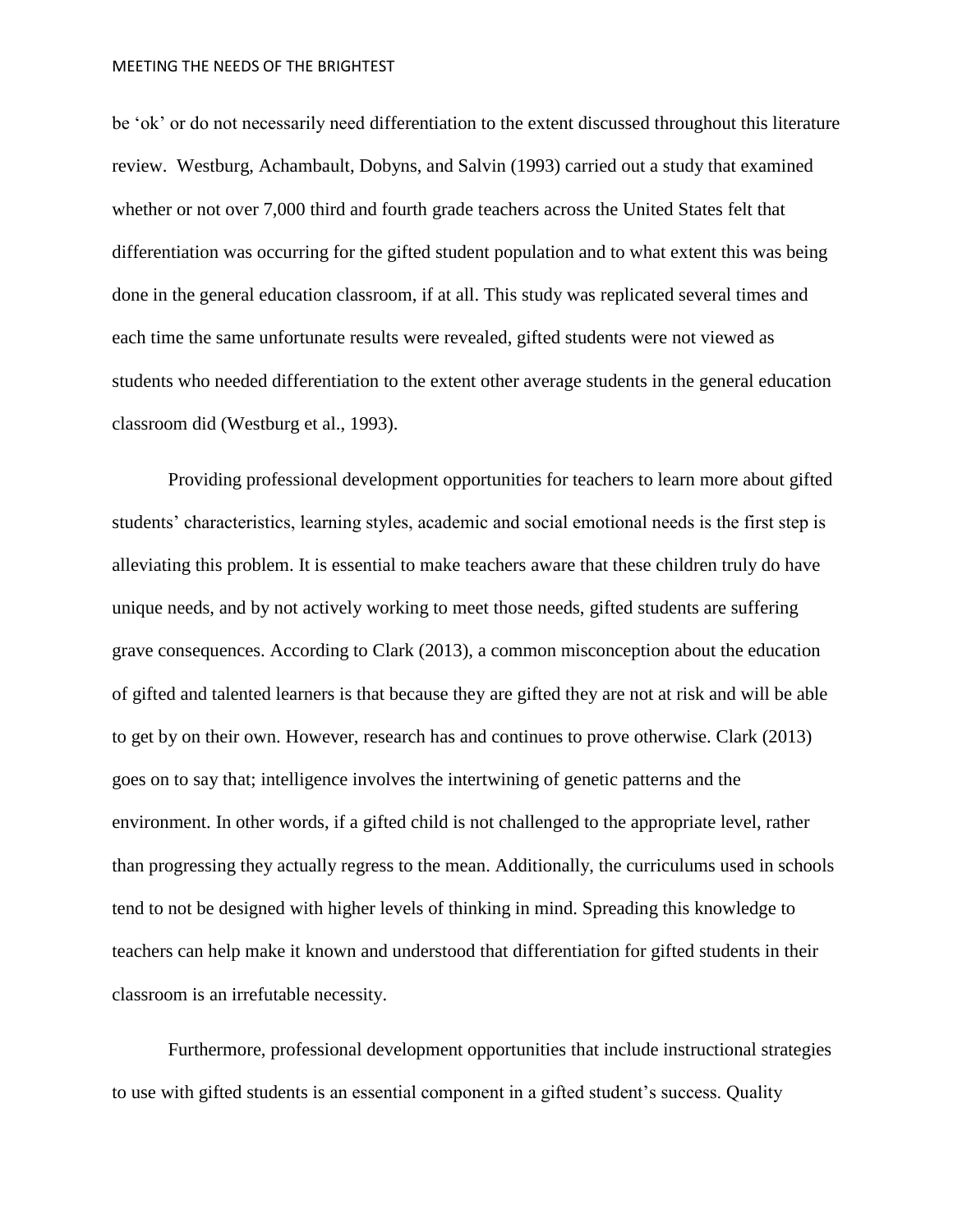educators recognize that differentiation is a necessary part of the classroom today. Classrooms are a melting pot of background knowledge, abilities, interests, and processing speeds. Meeting all students' needs is a non-negotiable in the education realm, yet meeting all students' needs, especially gifted students is not an easy task to accomplish with the barriers teachers face, especially with the level of accountability teachers are now experiencing. However, through understanding the available levels of differentiation and the implementation of a variety of instructional strategies, the amount of success a gifted student can experience in the classroom soars.

In order for gifted students to be prosperous in the general education setting, teachers can utilize several strategies. Two effective strategies that complement each other in the classroom are pre-testing and ability grouping. Pre-testing allows teachers to determine what content students have already mastered and what they still need to learn. Once that information has been determined, the classroom teachers can place students into groups based on results from the pretests. This allows students who are at similar cognitive levels to learn together. Research continues to demonstrate the effectiveness of ability grouping for not just gifted students, but all students involved. However, just grouping students based on ability does not increase achievement; rather, it depends on the type of instruction taking place within that group. Additional strategies to use with gifted students include tiered instruction and assignments, as well as curriculum compacting. Tiered instruction and assignments involve taking the learning target for that particular lesson or unit, and differentiating based on the needs of the students. All students are working towards a common objective, but how they arrive at the objective will vary depending on their academic level. Higher-level questioning is an additional technique teachers can use to within their ability groups and tiered instruction and assignments. These types of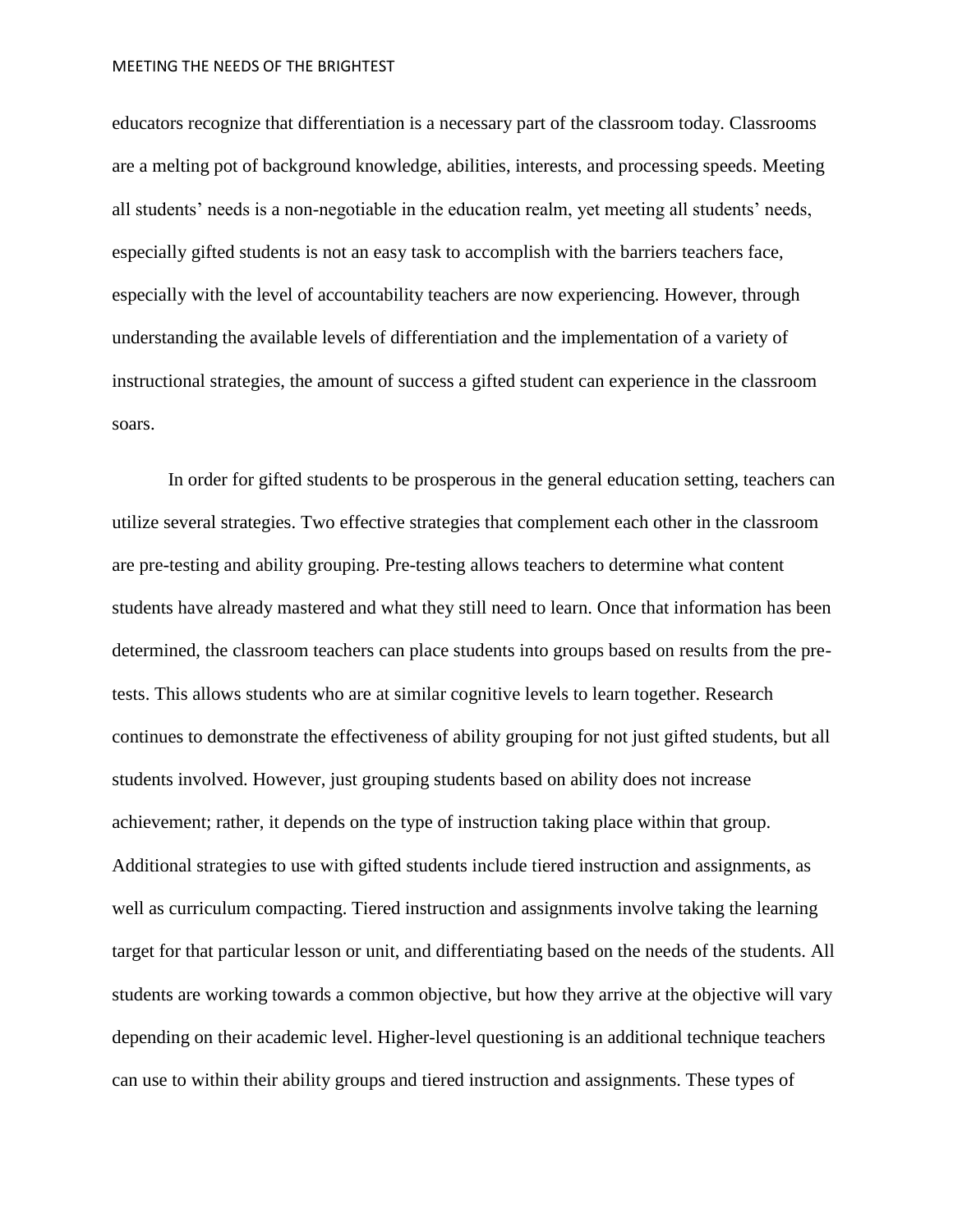questions are designed to engage students while encouraging them to think critically and divergently about their thinking and reasoning for their answers, as well as their peers' answers and rationales. Not only do students benefit from being asked higher-level questions, they benefit just as much from synthesizing the information being learned with their perspectives and beliefs and creating their own questions.

There will be times when a gifted student has mastered the content not only at the grade level, but also in terms of depth and complexity. As a result, curriculum compacting becomes an effective strategy to use. During this strategy, teachers take the out the material already mastered and compact whatever standards are left. The speed at which this material is usually covered is condensed, as a typical gifted student only takes one to two repetitions to master something. Independent studies and passion projects are an excellent strategy to use with gifted students, especially after curriculum compacting. An independent study allows students to choose a topic connected to the standards being learned and conduct an in-depth study. A passion project allows gifted students to choose a topic of their choice that may or may not be connected to any standards being instructed on during that lesson or unit. "Gifted children who lack appropriate learning opportunities, many not achieve at the advanced levels needed to accomplish what they otherwise could" (Young & Bali, 2014, p. 236). Research based differentiation techniques, such as pre-testing, ability grouping, tiered instruction and assignments, higher-level questioning, curriculum compacting, and independent studies and passion projects are all tools to that can be used to ensure gifted students are being pushed and pulled in the right directions, forward and upward.

Future research in gifted education will always be necessary as there is always something new to learn, however, the larger focus needs to be on educating others about the research that is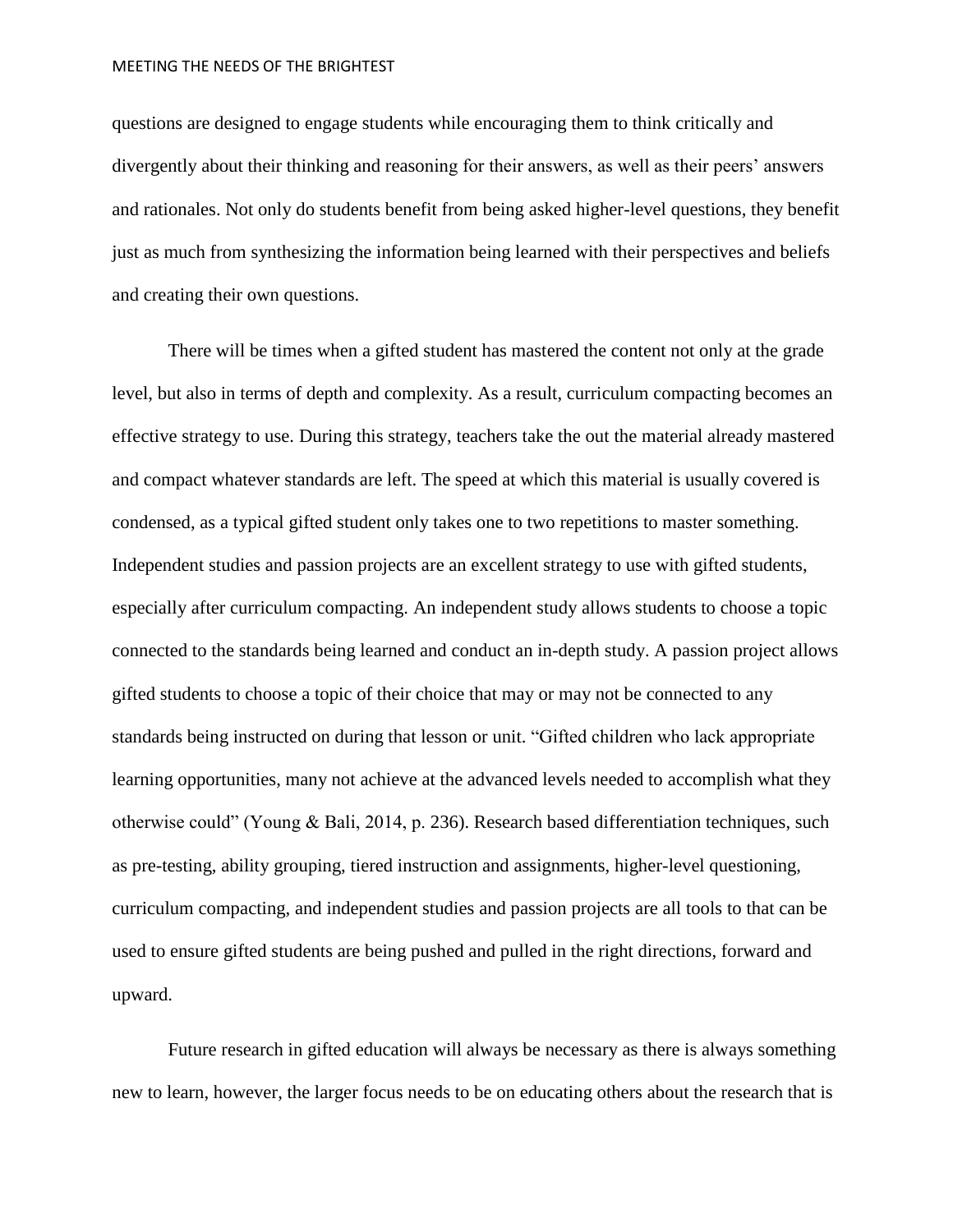already out there. Advocating for the best and brightest of our societies and its future must become a priority. Education is currently failing these students, as they are not being pushed to the edge of their limits and are being forced to move at a pace that is having life-changing and world impacting repercussions.

"If there is one thing that many high-achieving students resent is having to face, day after day, the constant slow and repetitious pace imposed by their slow-learning peers in the regular classroom. Note that this particular problem very rarely surfaces in sports or arts; their talent development practices almost always automatically maintain that cutting edge teaching strategy" (Gange, 2015, p. 288).

Understanding must increase. Priorities must shift. Attitudes must change. Exceptional differentiation must occur.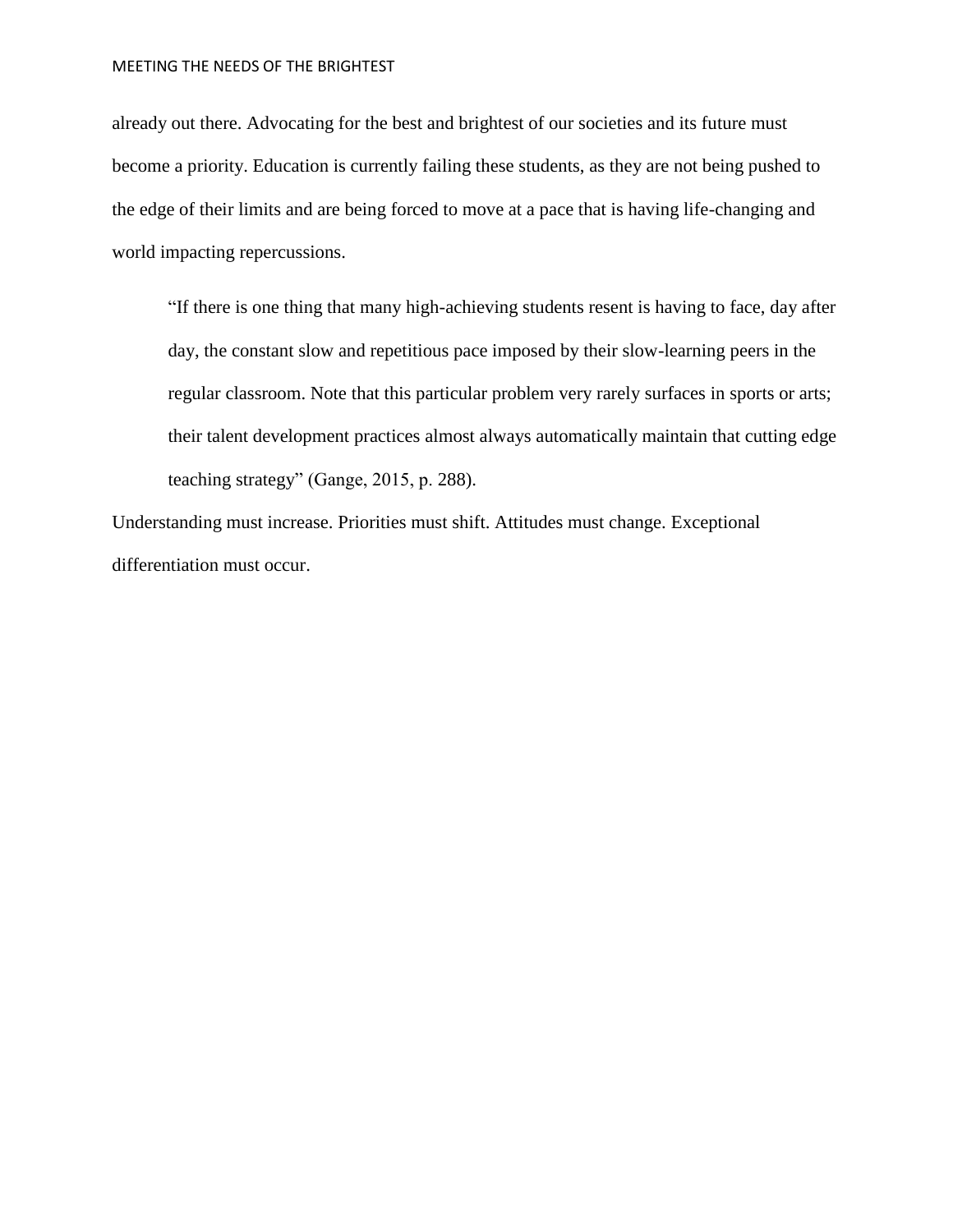### References

Betts, G. (2004). Fostering autonomous learners through levels of differentiation. *Roeper Review, 26*(4), 190-191.

Clark, B. (2013). *Growing up gifted.* Upper Saddle River, NJ: Pearson.

- Chen, I. (2014, April 25). By not challenging gifted kids, what do we risk losing? Retrieved from [https://www.kqed.org/mindshift/35054/what-do-we-risk-losing-by-not-challenging](https://www.kqed.org/mindshift/35054/what-do-we-risk-losing-by-not-challenging-)gifted-kids
- Gagné , F. (2015). Academic talent development programs: A best practices model. *Asia Pacific Education Review, 16*(2), 281-295.
- Johnson, S. K. & Goree, K. (2005). *Independent study for gifted learners.* Waco, TX: Prufrock Press, Inc.
- Mafarlane, B. (2018, February). *High level questioning and cognition in advanced curriculum.*  Retrieved From<http://www.nagc.org/sites/default/files/Publication%20THP/>

THP\_Winter\_2018\_CurriculumCorner.pdf

McNair, A. (2017). *Genuis hour: Passion projects that ignite innovation and promote students inquiry.* Waco, TX: Prufrock Press, Inc.

National Association for Gifted Children: Grouping (2018). Retrieved from

<https://www.nagc.org/resources-publications/gifted-education-practices/grouping>

Powers, E. (2008). The use of independent study as a viable differentiation technique for gifted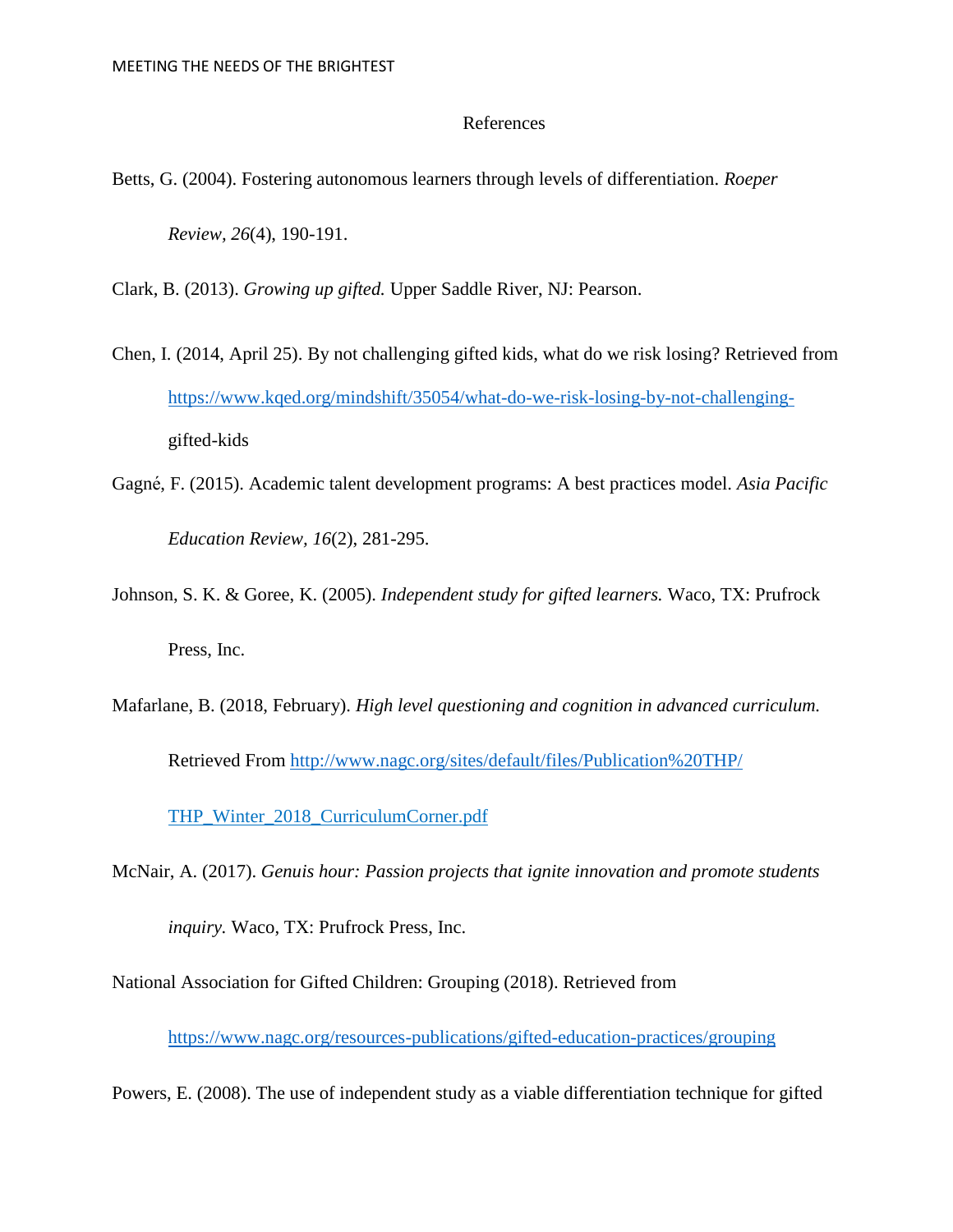learners in the regular classroom. *Gifted Child Today, 31*(3), 57-65.

- Preckel, F., Schmidt, I., Stumpf, E., Motschenbacher, M., Vogl, K., Scherrer, V., & Schneider, W. (2017). High-Ability grouping: Benefits for gifted students' achievement development without costs in academic self-Concept. *Child Development, 88*(6), 1-17
- Redfield, D. L., & Rousseau, E.W. (1981). A meta-Analysis of experimental research on teacher questioning behavior. *Review of Educational Research, 51*(2), 237-245.
- Reis, S., & Renzulli, J. (1992). Using curriculum compacting to challenge the above average. *Educational Leadership, 50*(2), 51.
- Renzulli, J., Smith, L., & Reis, S. (1982). Curriculum compacting: An essential strategy for working with gifted students. *The Elementary School Journal, 82*(3), 185-194.
- Rimm, S.B., Siegle, D.B., & Davis, G.A. (2018). *Education of the gifted and talented.* New York, NY: Pearson.
- Robinson, N.M. (2003). Two wrongs do not make a right: Sacrificing the needs of gifted students does not solve society's unsolved problems. *Journal for the Education of the Gifted, 26*(4), 251-273.
- Shaunessy, E. (2000). Questioning techniques in the gifted classroom. *Gifted Child Today, 23*(5), 14-21.
- Tofade, T., Elsner, J., & Haines, S. (2013). Best Practice Strategies for Effective Use of